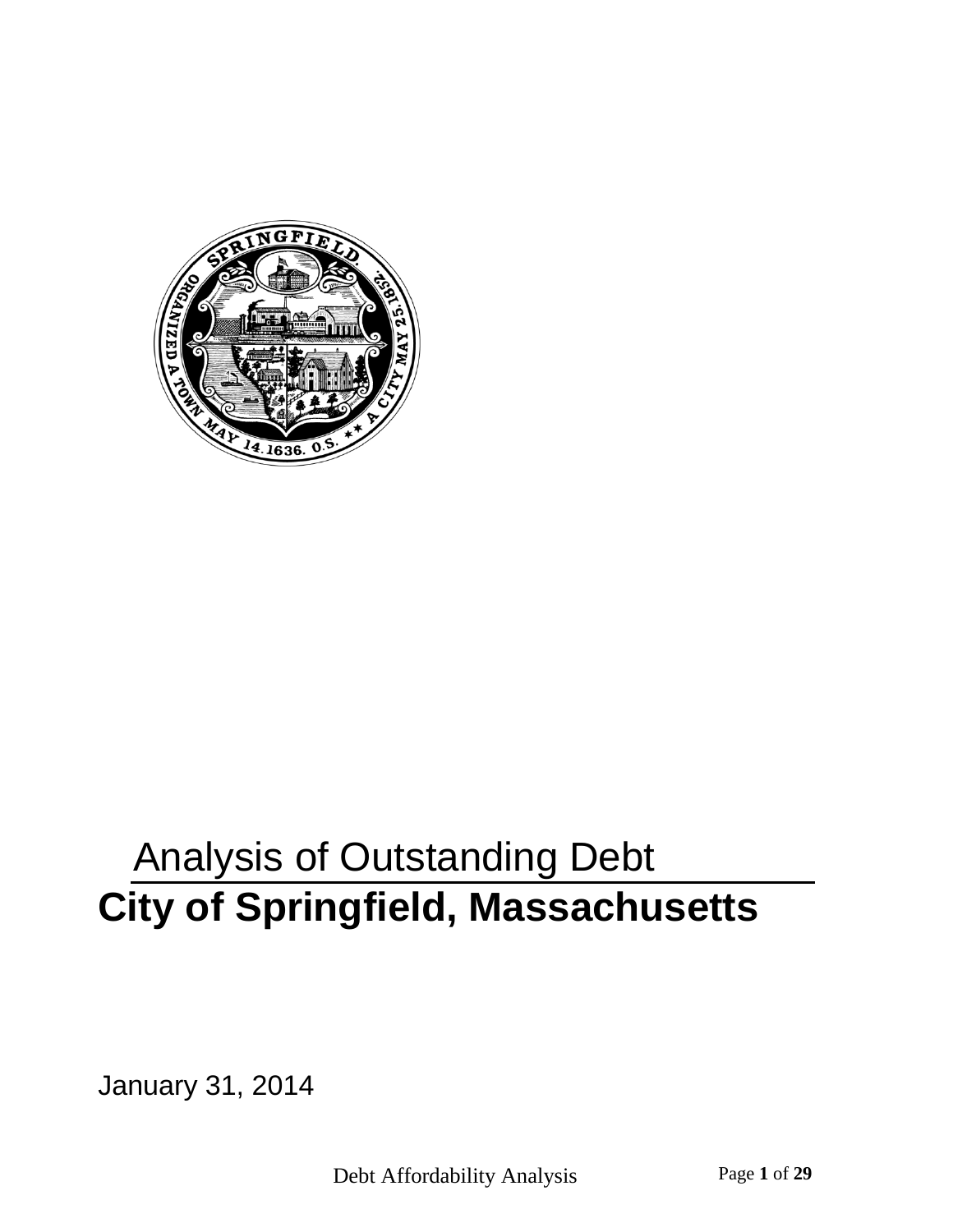## **Table of Contents**

Appendices:

• Appendix A: Current Outstanding Debt Issuances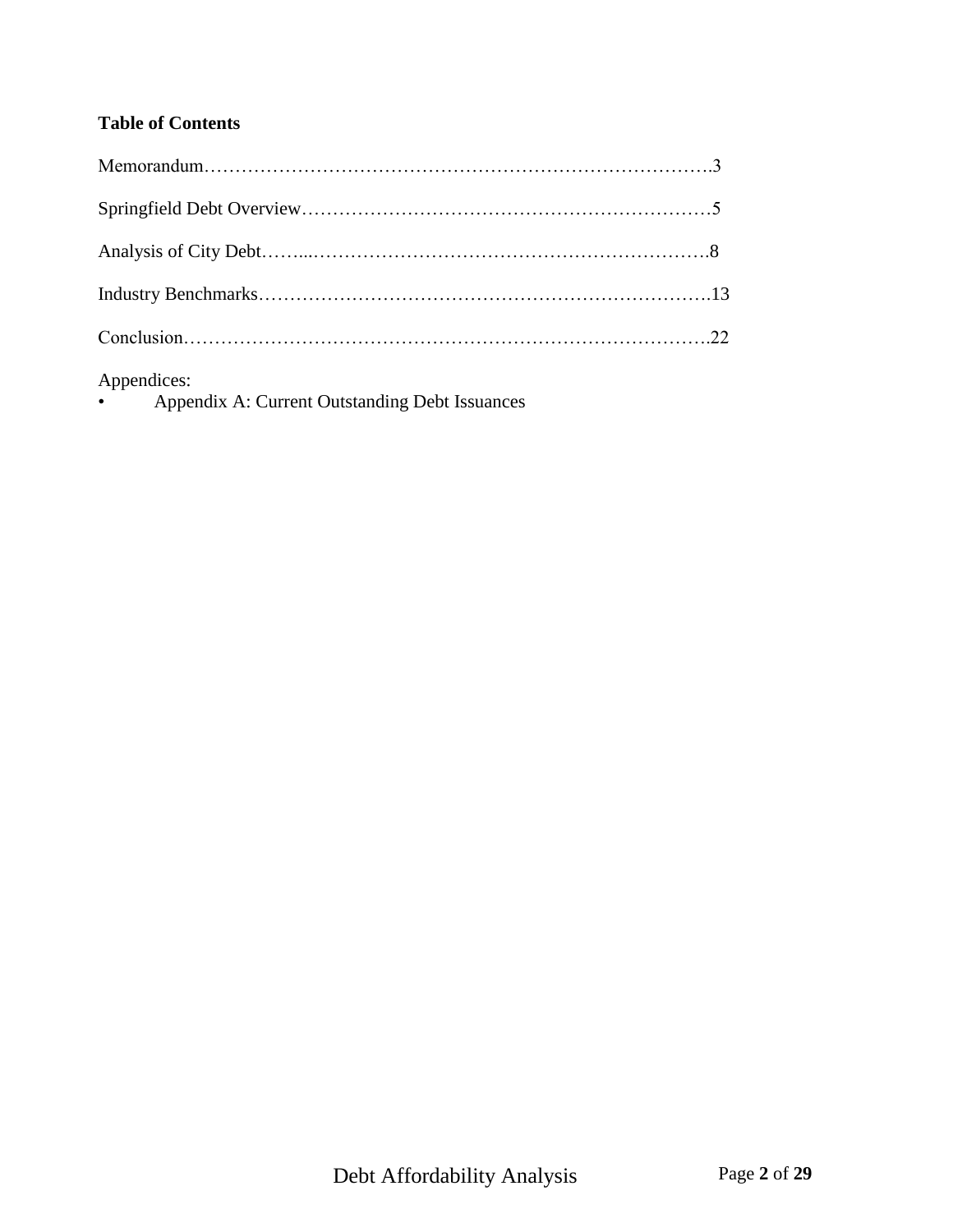Timothy J. Plante *Chief Administrative & Financial Officer*

Administration & Finance 36 Court Street, Room 412 Springfield, MA 01103 Office: (413) 886-5004 Fax: (413) 750-2623





THE CITY OF SPRINGFIELD, MASSACHUSETTS

Dear Mayor Sarno and Members of the City Council:

I am pleased to provide you with the enclosed analysis of the City of Springfield's existing debt. This report is intended as a user-friendly examination of current and future debt issued on behalf of the residents of our community. The analysis continues to be a tool that can be used when assessing the City's debt position and impact of financial programs on the financial position of the City to make informed decisions. This analysis evaluates the affordability of issuing new debt, taking into account the City's existing annual debt service payment obligations.

In this analysis, affordability is measured by determining the annual amount of debt service and other debt-like payment obligations as a percentage of general fund revenues. This measure (debt service as a percent of general fund revenues) is a commonly accepted standard for measuring debt capacity. It provides a true indication of the relative cost of the City's debt by taking into account the actual City's payment obligations on debt and the amount of revenue available to pay those obligations.

The Fiscal Year 2014-2018 Capital Improvement Plan (CIP) showed a \$535.2 million capital need in the City. The CIP plan provides a detailed view of the capital needs within the City of Springfield. The Fiscal Year 2015-2019 Capital Improvement Plan process is underway. This comprehensive capital plan includes roads, sidewalks, parks, land, buildings, equipment, fleet and other capital asset needs and which will serve as a singular basis for capital funding decisions in future years.

The City of Springfield has issued debt to finance investment in its capital infrastructure, specifically funds through the issuance of bonds and notes to fund the large majority of its capital investments. These investments were made for numerous purposes, including the construction and renovation of buildings and schools. As you know, recently the MSBA unanimously voted to fully fund the two schools which were affected by the June 1, 2011 tornado, Elias Brookings and Mary Dryden. MSBA raised its reimbursement levels from 80% to 100% and lifted all caps on the projects. To date the City of Springfield has submitted \$14.2 million for reimbursement from MSBA for the Brookings (\$1.8 million) and Dryden (\$12.4 million) projects.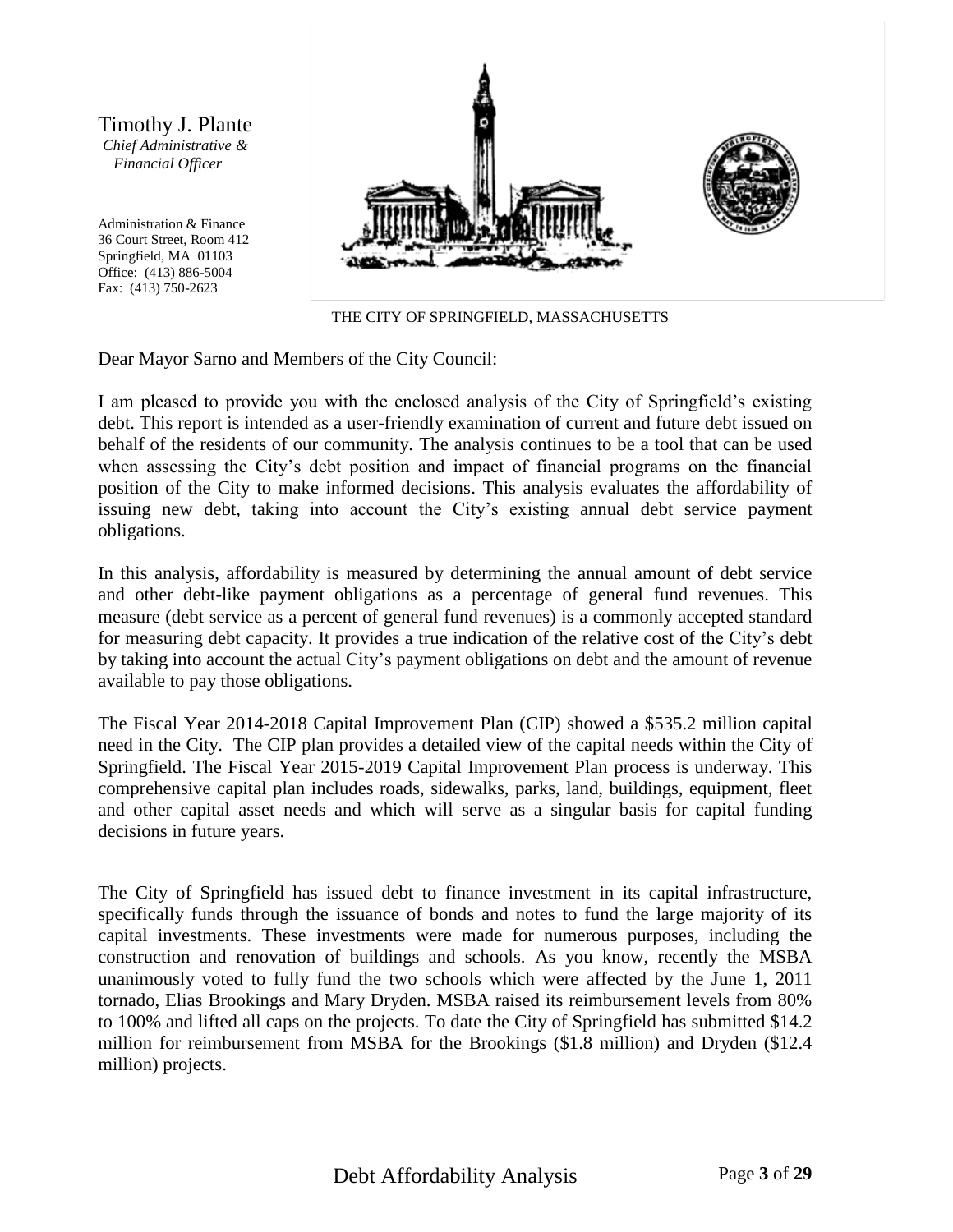The City also took advantage of the MSBA's new - Accelerated Repair Program initiative, this innovative competitive grant program represents a unique opportunity for the City. The main goals of the Accelerated Repair Program are to improve learning environments for children and teachers, reduce energy use and generate cost savings for the City. The program will repair or replace roofs, windows and boilers in schools that are otherwise structurally, functionally and educationally sound. The collaboration between the City and MSBA results in high reimbursement levels, a major reason for the high percentage of school related debt.

The City continues to pursue assistance from the Federal Emergency Management Agency (FEMA), Massachusetts Emergency Management Agency (MEMA), Federal Highway Administration (FHwA), Natural Resources Conservation Service (NRCS), and the Massachusetts School Building Authority (MSBA) for the costs related to the 2011 tornado and snow storm. Springfield has issued Bond Anticipation Notes (BANs) to address the Department of Revenue (DOR) requirement to extinguish the deficits; however we anticipate reimbursement from these agencies. In the meantime, the City continues to monitor its cash flow and process timely payments.

In recent years, the City had made a concerted effort to restructure its debt for the purposes of increasing its capacity for future debt issuances and preventing dramatic increases in future debt payments. As a result, the City of Springfield received a reaffirmed credit rating of A2 with a stable outlook by Moody's in July 2013, and in January 2014, Standard and Poor's gave the City a double upgrade of its credit rating to 'AA-' from 'A'. The S&P rating continues to be the highest rating in the City's recorded history. This is a testament to how well the City has made it through the economic downturn and made appropriate decisions to keep the budget balanced. Moody's credited Springfield's stabilized financial position with "satisfactory reserve levels, as well as demonstrated ability to independently manage the city, following the disbanding of the city's control board in 2009".

Consequent to the restructure efforts, the City of Springfield is now in a position to strategically invest in its infrastructure and capital needs and is looking to issue short and long term debt in 2015 and 2016 as well as use a combination of Pay-As-You-Go Capital funds and Capital Reserve funds.

I hope this analysis is helpful to you and would welcome the opportunity to provide any additional information that would be useful to you or the residents of our community.

Very truly yours,

Tinty Jets

Timothy J. Plante Chief Administrative and Financial Officer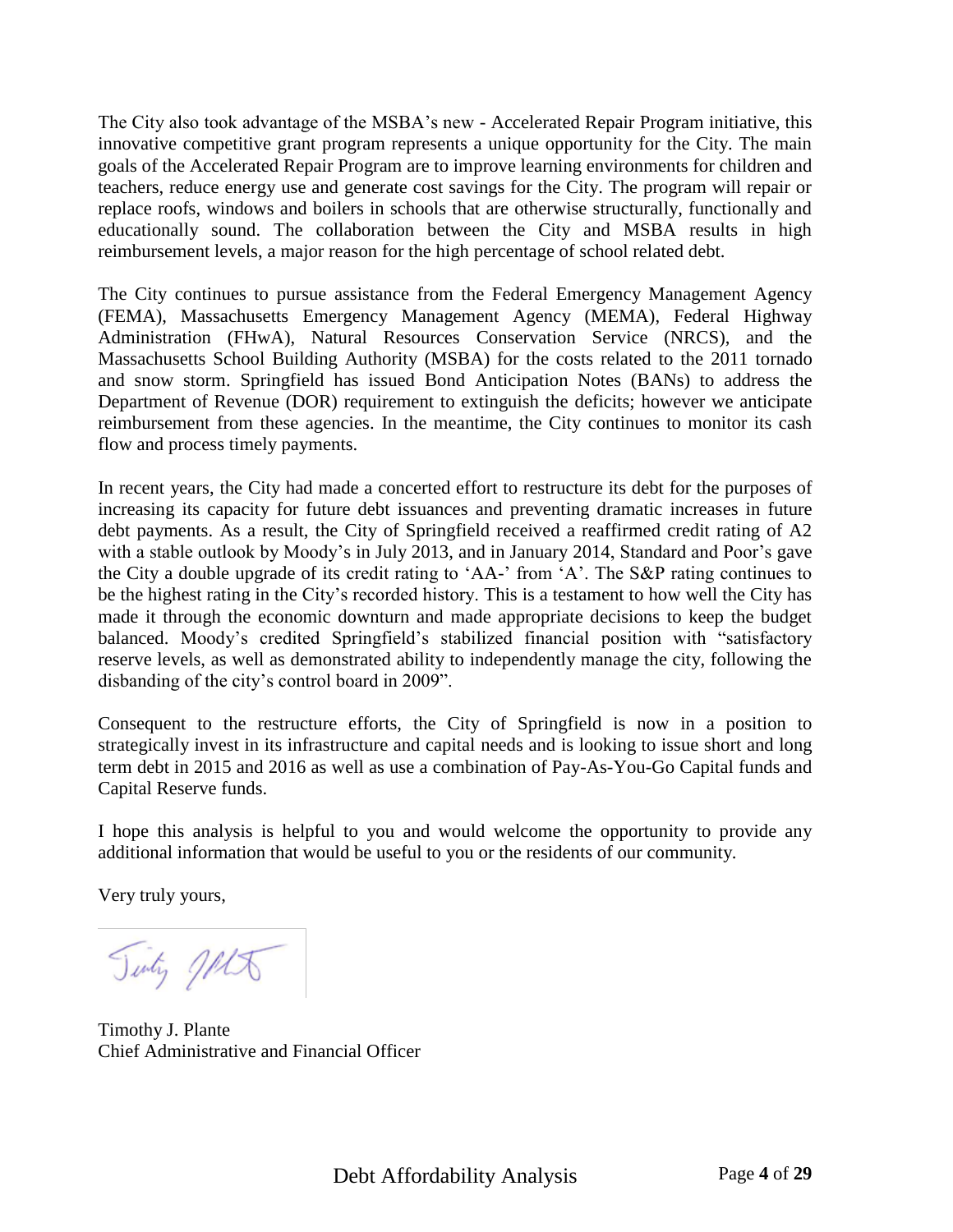## **Springfield Debt Overview**

Mandated by Chapter 468 of Acts and Resolves of 2008, the City of Springfield's Office of Management & Budget is required to provide a yearly review of the City's current outstanding debt. This review is designed to have two desired effects:

- 1. An outstanding debt analysis will show financial officials and citizens the current state of debt management.
- 2. Secondly, this analysis will show if the City of Springfield could afford more debt in either the current fiscal year or future years as debt service payments decline.

Currently, the City of Springfield has a total of 294.3 million in outstanding total debt (\$233.3 million in principal and \$61 million in interest). The total debt consists of issuances dating back to fiscal year 2001 up to the most recent debt refunding in 2012. This study will show the City is currently within its debt capacity as mandated by the City's financial ordinances Chapter 4.44.070 (General Fund debt service as a percentage of general fund revenues, net of debt exclusions – should not exceed eight percent (8%)).

|     | Debt Service as a % of General Fund Revenue |              |                        |
|-----|---------------------------------------------|--------------|------------------------|
|     |                                             |              | Source                 |
| А   | 2013 Total Debt Service                     | S38,858,908  | <b>First Southwest</b> |
|     | 2013 General Fund                           |              |                        |
| в   | Revenue                                     | S574,626,797 | Springfield            |
| A/B | <b>Debt Capacity</b>                        | 6.8%         |                        |

#### **Capital**

Consistent with the City's financial policies as well as standard business practices, the City of Springfield has only issued debt to finance capital investment. Appendix A of this report is a summary of all projects financed by debt that are currently outstanding. Each of these projects is a capital project, and each expenditure of funds is considered a capital investment.

The City of Springfield defines *capital* as buildings, facilities, land, infrastructure or major equipment with an estimated useful life of at least ten years and costs at least \$25,000. Similarly, any improvements to capital which would extend the useful life of capital being improved by at least five years may be considered capital if it costs at least \$25,000.

A *capital investment* is the expenditure of funds to improve existing City infrastructure, extend its useful life, buildings, or acquire new capital assets. This is considered an investment because the funds expended are used to reduce costs and/or improve services over a multi-year timeframe.

**Debt Service** is the cost of repaying debt that has been issued. This includes principal and interest payments.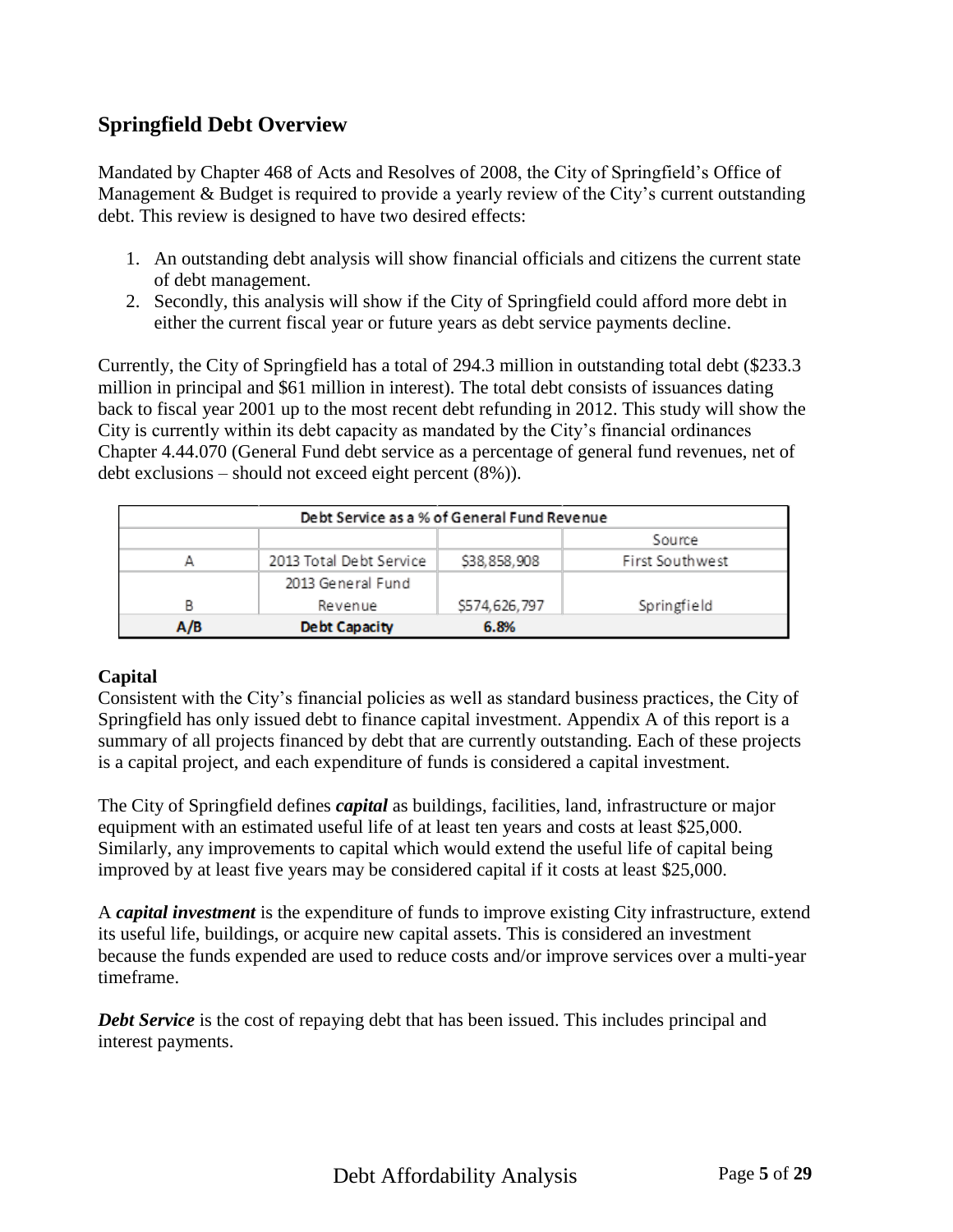#### **Debt**

Municipal debt – usually bonds and notes – is a tool for financing investments in the infrastructure and capital equipment that permits government to provide services to the public. In its most basic form, debt occurs when a city or town borrows from lenders. The money that is borrowed is usually repaid over a number of years, and the lender usually charges interest to the borrower as compensation for allowing someone else to use their money. To begin to understand municipal borrowing, a few key terms are important:

- Bond: A long-term financing tool that allows a community to borrow money to finance certain investments. Municipal bonds in Massachusetts are generally issued with a fixed interest rate and carry a term of between 10 and 30 years.
- Note: A financing tool generally used for short-term needs, such as "bridge financing" during construction. In Massachusetts, notes are generally issued as one-year debt which can be "rolled" for a maximum of five years.
- Term: The length of time a bond or note is outstanding. In other words, if a community borrows money for 20 years to finance the construction of City Hall, the "term" of the debt is 20 years. In five years, the "remaining term" would be 15 years.

#### **Debt Issuance**

With rare exception – exceptions which are authorized by the Commonwealth on a case-bycase basis through special legislation – municipal debt can only be incurred for investment in the capital needs of a community. State finance law permits communities to issue debt for the following purposes:

#### **Public Works**

- Construction and reconstruction of roads, bridges, sidewalks, walls and dikes, and for the acquisition of land
- Construction and reconstruction of municipal buildings, including schools
- Traffic signals, public lighting, fire alarm and police communication equipment

#### **Municipal Equipment**

- Departmental equipment, including fire equipment and heavy equipment such as graders, street sweepers, trash trucks, and semi-automated recycling trucks.
- Costs for design, development and purchase of computer software and equipment

#### **Energy**

 Energy conservation, to pay for energy audits or to implement alternative energy technologies.

#### **Environmental**

- Asbestos abatement in municipal buildings
- Preservation and restoration of lakes and ponds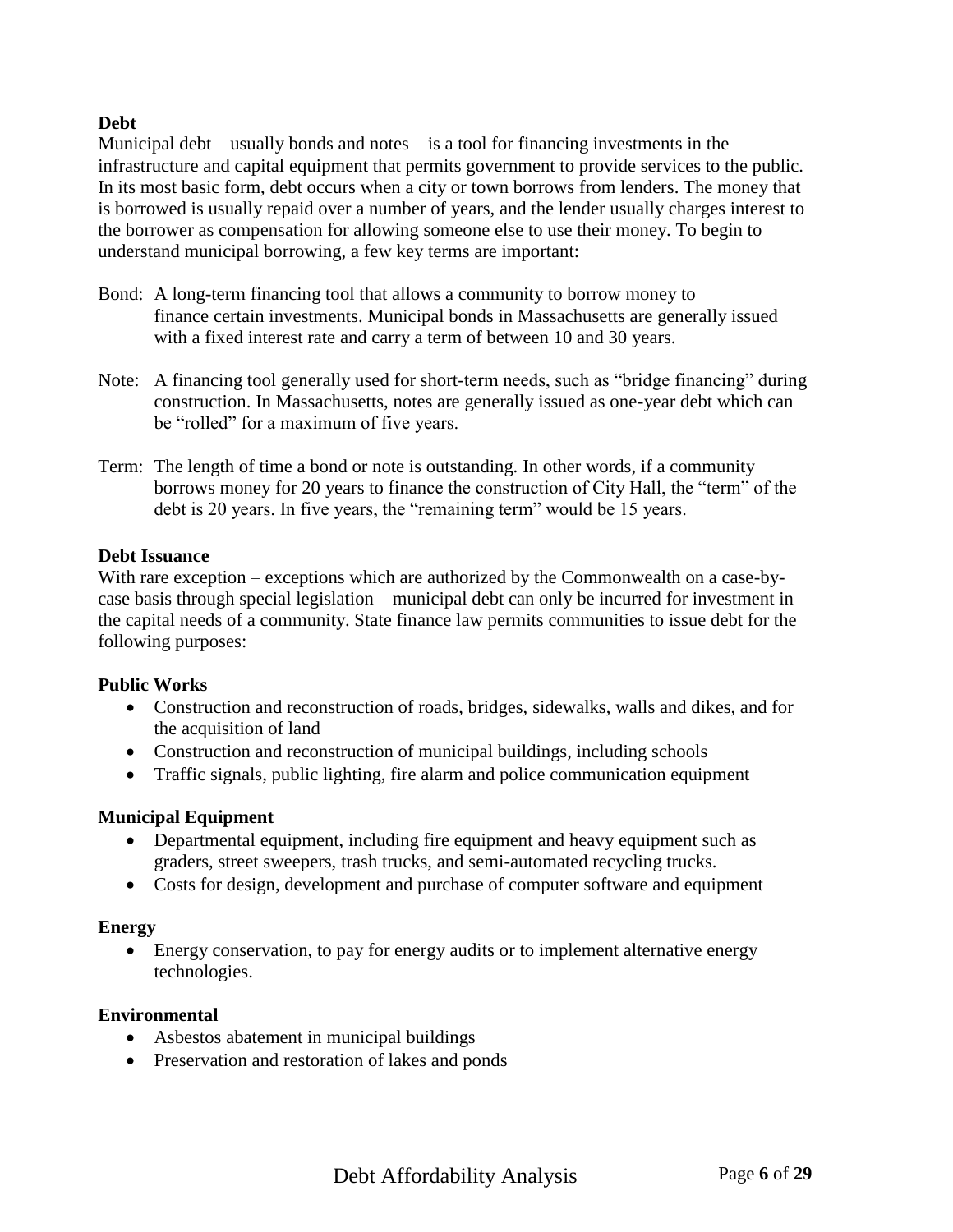#### **Recreational**

- Construction of parks and playgrounds
- Construction of skating rinks, outdoor swimming pools, golf courses, tennis courts and other outdoor recreational facilities

Debt should be issued to finance capital improvements that will maintain or improve the rate of return on taxpayer dollars. Stated another way, debt should be issued to finance capital projects that prevent things from getting worse, make things better or improve operations, services or efficiency.

There are a number of reasons to issue debt to finance capital investment. The City continues to recover from the June 2011 tornado and October 2011 snow storm. Certain projects such as the construction of Elias Brookings Elementary School and Mary Dryden Elementary School which lost an entire wing can only be afforded by spreading their cost over many years. MSBA Grant Program requires the City to appropriate the full cost of the project, before any reimbursements from MSBA can be requested, which is something that requires the issuance of debt.

The issuance of debt to finance projects with a long life is also considered "fair." This equity concern is grounded in the argument that today's taxpayers should not pay the entire cost of projects that will benefit future residents; rather, the people who benefit from the project should pay for its costs. As benefits from the investment will accrue over time, the costs should be paid over time as well. This requires the issuance of debt.

As an example, the City has bonded for the construction of a new Brookings Elementary School that could provide educational services for 50 years. It would not be "fair" to finance the project through direct cash appropriation because today's taxpayers would pay for its entire cost. Those who moved into Springfield in two years could receive 48 years of benefit without paying any of the cost, and those who moved out of Springfield in five years would have paid 50 years of cost but received only five years of benefit.

Similarly, it would not be "fair" or cost effective to bond for the project and structure the debt in such a way that the City would not pay the starting costs associated with the construction until 20 years from now. In other words, as the City issues debt, it begins paying back the principal and interest as to not back load the debt service schedule for future years to fund. The City's financial policies require the City to structure its debt in such a way that the City pays for the construction based on the depreciation of that building.

#### **Debt Management**

Debt management is the application of financial knowledge to ensure that our debt is structured in the manner that saves as much money as possible for our residents and protects our taxpayers from the risks associated with debt. Proper debt management can help the City take advantage of opportunities that suddenly arise and can help us predict and resolve problems before they occur. Specifically, proper debt management allows the City to plan additional debt issuances. The benefit of this is to allow the City to determine those projects that would be viewed as top priorities.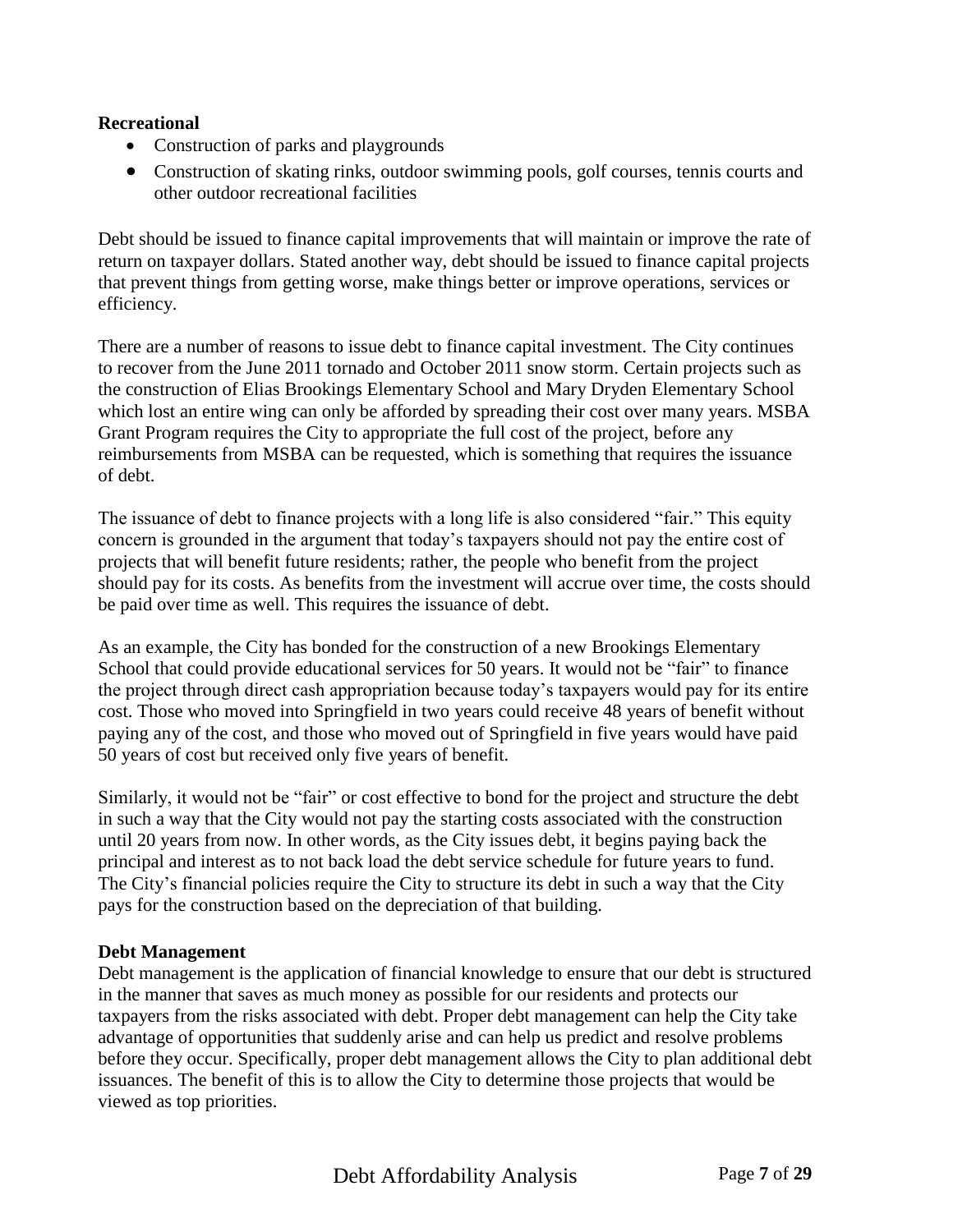Debt management also helps a community ensure the cost of its debt is fair and equitable. Part of this fairness is issuing debt whose term does not exceed the useful life of the asset it finances. This reduces overall costs by placing a limit on the term of the debt and ensures that taxpayers will not be required to pay for assets that no longer exist, and therefore are no longer providing a public benefit.

Proper debt management should incorporate communication with the public to ensure the people we serve are fully informed of the ways in which their government is financed. This analysis continues the City's efforts to improve communication about public finances.

### **Analysis of City Debt**

The City's aggregate debt service totals \$294.3 million over fourteen years. Projects that make up this debt range from the small - \$189,000 for renovations to Marshall Roy Park in 2007 to the large - \$15.2 million for the Mary Dryden Elementary School which lost an entire wing of the building as a result of the 2011 Tornado.

There are many different ways to examine the City's debt. This document first examines the policy issues associated with our debt – for what purpose was it issued, in what structure or manner was it issued – and then examines what this debt tells us about the finances of our community. The latter analysis relies on benchmarks established by Moody's Investors Service, Standard & Poor's and Fitch Ratings, the three large companies that evaluate and rate municipal debt. These benchmarks tell us what our ability is to repay our debt, highlights areas of further investigation and public discourse and will be used by rating agencies to rate our bonds. When Springfield wants to issue bonds, its bond rating reflects the amount of interest it has to pay an investor. The higher the bond rating, the lower the risk of default and the amount of risk the investor is taking. Lower risk means lower interest received by the investor and paid out by the City.

#### **Annual Debt Service**

The City is legally obligated to pay the principal and interest associated with a bond issuance before all expenses including salary obligations. This annual payment is known as the debt service payment. Because of this mandated expense, the City must be cognizant of debt service payments when issuing new debt and whether or not the City has the ability to increase those payments.

Figure 1, shows the City's debt service repayment schedule as of June 30, 2013. It should be noted that the City has entered in to a declining debt service payment schedule. In fiscal year 2010, the City took advantage of the Qualified School Construction Bond (QSCB) Act. This borrowing requires a "bullet" payment at the end of the seventeen year borrowing term. Each year, the City will invest the required payments for the bond in to a "sinking fund" and at the end of the term; the City will pay the principal and interest payments out of the sinking fund. This is the explanation for the large increase in payments in 2027. The City just recently completed a debt refund saving over \$2 million in interest payments over the fifteen years of debt service. The total debt service payment that will be made in Fiscal Year 2014 is \$38.8 million. Figure 1 below shows that after 2015 the City will have bonding capacity based on the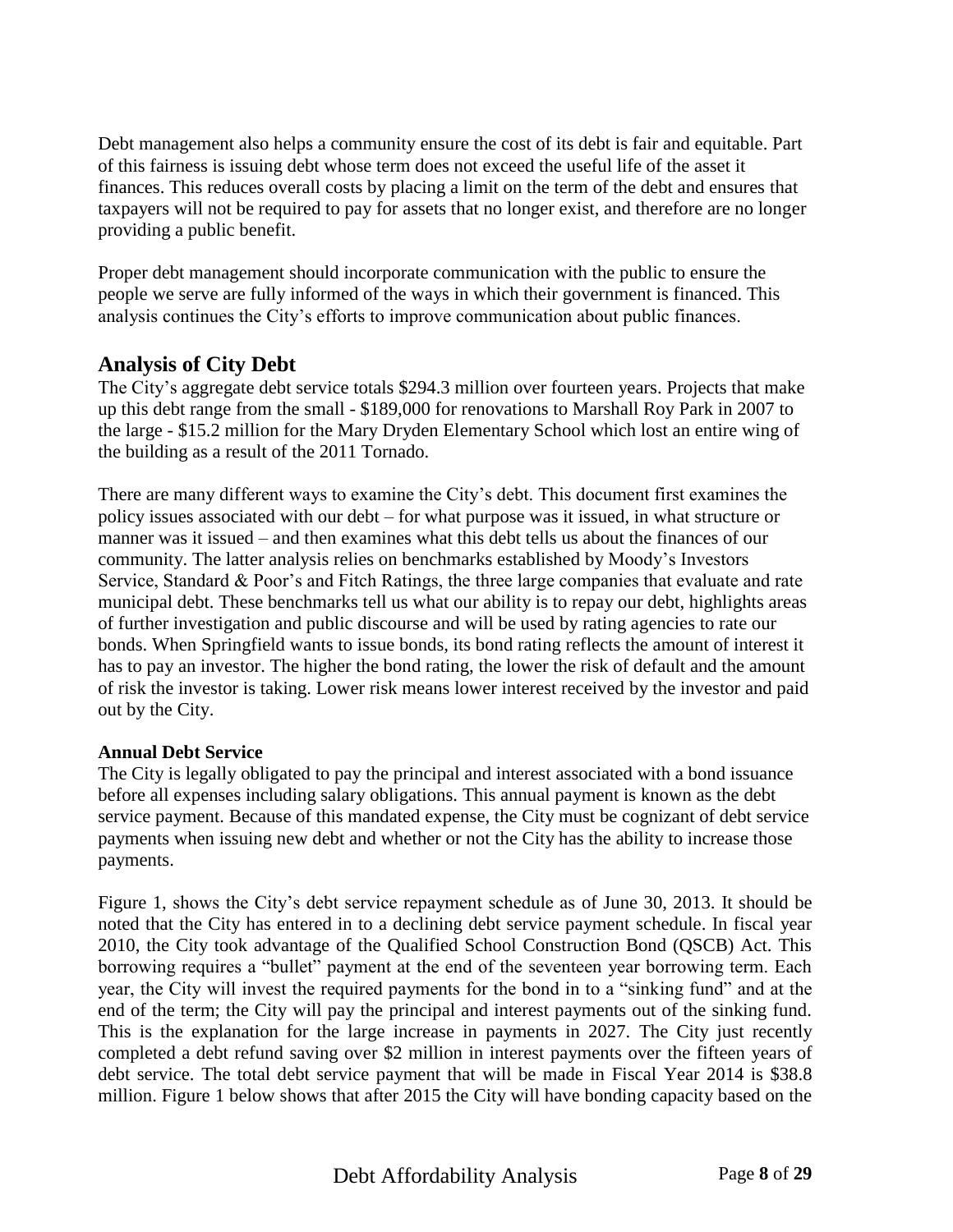long term debt service. This refunding gives the City a larger debt capacity each year enabling more debt to be issued.



#### **Purpose of Issuance**

Of the City's \$233.3 million (principal only) debt, \$152.4 million (65%), was issued to finance school projects and \$80.9 million (35%), was issued for all other municipal purposes. The category of "all other municipal purposes" includes roads, sidewalks, police, fire, recreation, general government, as well as senior and other social services.

A majority of the City's debt is dedicated for school facilities because of varying degrees of need ranging from repairs, to major renovations, and new school construction. Many construction projects for school buildings are eligible for partial reimbursement from the Massachusetts School Building Authority (MSBA). School Construction aid received from the School Building Authority Board, the predecessor to the MSBA, allowed the City to issue debt for school building projects at a lower cost to the City's general fund. The City will receive a total of \$78.7 million in reimbursements from the Massachusetts School Building Authority (MSBA) over the next nine years. The City has applied for funding from the MSBA in order to address the schools affected by the June 1, 2011 tornado, Elias Brookings, and Mary Dryden Elementary. The City also took advantage of the MSBA's new - Accelerated Repair Program initiative, this innovative competitive grant program represents a unique opportunity for the City. The main goals of the Accelerated Repair Program are to improve learning environments for children and teachers, reduce energy use and generate cost savings for the City. The program will repair or replace roofs, windows and boilers in schools that are otherwise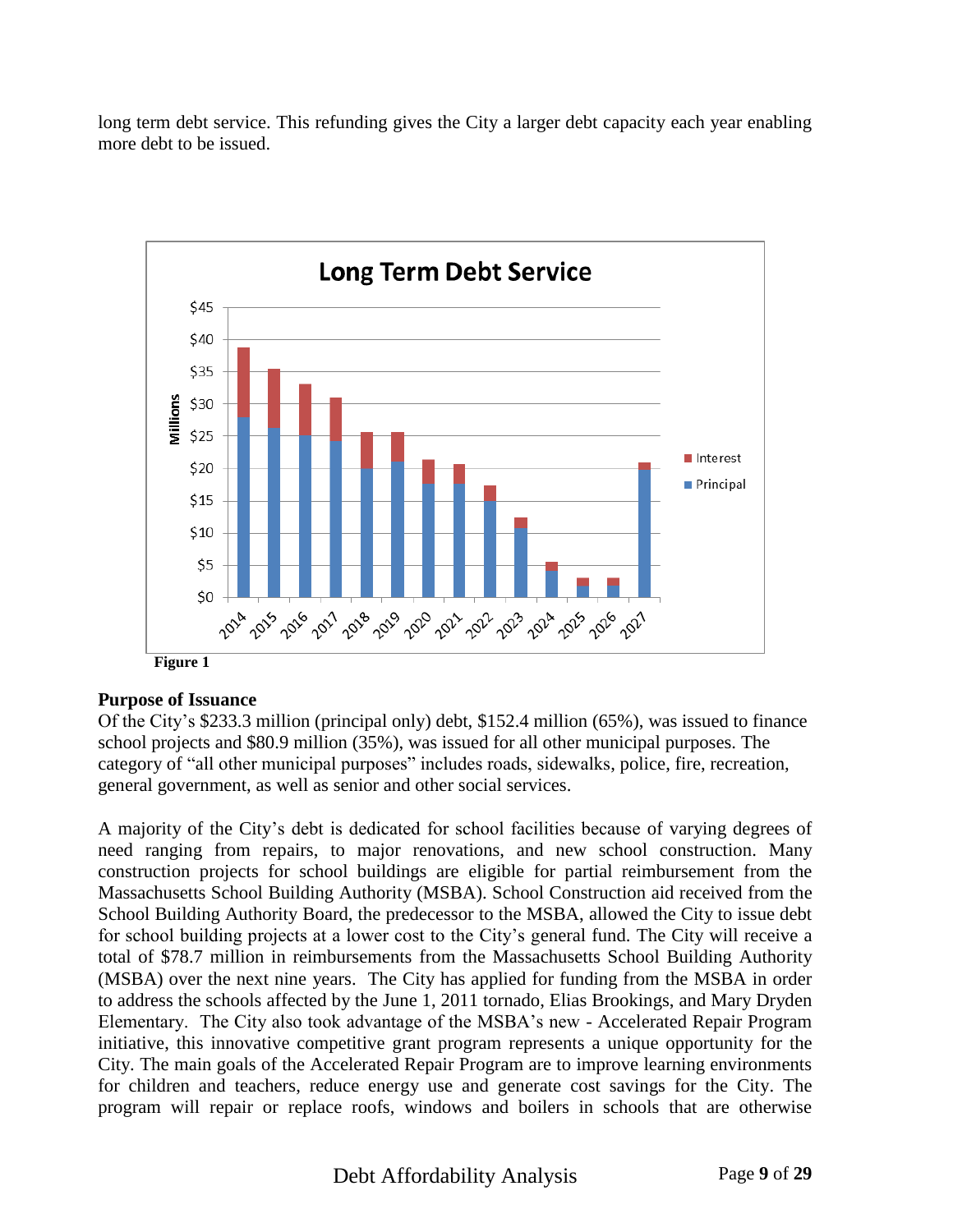structurally, functionally and educationally sound. The collaboration between the City and MSBA results in high reimbursement levels, a major reason for the high percentage of school related debt.

#### **Other Funding Sources**

The City took advantage of the Qualified School Construction Bonds (QSCB) program which was part of the Federal Government's economic recovery program. QSCB's allows local educational agencies or school systems to issue taxable bonds and use 100 percent of the proceeds for specified purposes which include renovations or construction of a school building. Through this method the investor receives 100 percent of the tax credit associated with this issuance. The City of Springfield issued over \$15 million in order to fund the Forest Park Middle School renovation project, as well as the renovation of two parochial schools for City use. These bonds have allowed the City to realize significant savings in borrowing the funds for these school projects. This borrowing requires a "bullet" payment at the end of the seventeen year borrowing term. Each year, the City will invest the required payments (\$776,910 annually) for the bond in to a "sinking fund" and at the end of the term; the City will pay the principal and interest payments out of the sinking fund. This bullet payment explains the large increase in debt payments in 2027. Otherwise, the City works to maintain a relatively smooth debt schedule as to not front or back load debt costs.

Three projects were funded by the QSCB proceeds: the renovation of Forest Park Middle School, the renovation of two parochial schools for School Department use, and the renovation of the STEM Middle school. The largest of these projects is the renovation of the Forest Park Middle School. This project will be 90% funded by the MSBA and will cost a total of \$43 million funded by the City and MSBA. The school has been fully renovated and opened in September 2013.

The City's most recent issuance was in July 2013. This issuance rolled over notes that were originally issued to fund emergency appropriations for costs related to the City's 2011 tornado, and subsequent ice storm, totaling \$15.3 million. Short-term Bond Anticipation Notes (BANs) were issued for these projects largely to fund the remaining balance of the 2011 tornado and snowstorm emergencies. The tornado caused \$89.2 million in damages and the October snowstorm caused \$28.3 million for a combines emergency cost of \$117.5 million. After reimbursements from FEMA, FHwA, NRCS and MSBA the outstanding cost is roughly \$15.3 million. The City, however, anticipates additional reimbursement from Federal and State agencies and therefore does not expect to issue long term bonds for the entire amount. The City expects at least \$7 million in reimbursement from Federal and State agencies and once those funds are appropriated, the City will issue bonds for the remaining balance. Most recently, the City received \$3.4 million from FHwA leaving a total expected reimbursement amount of \$3.6 million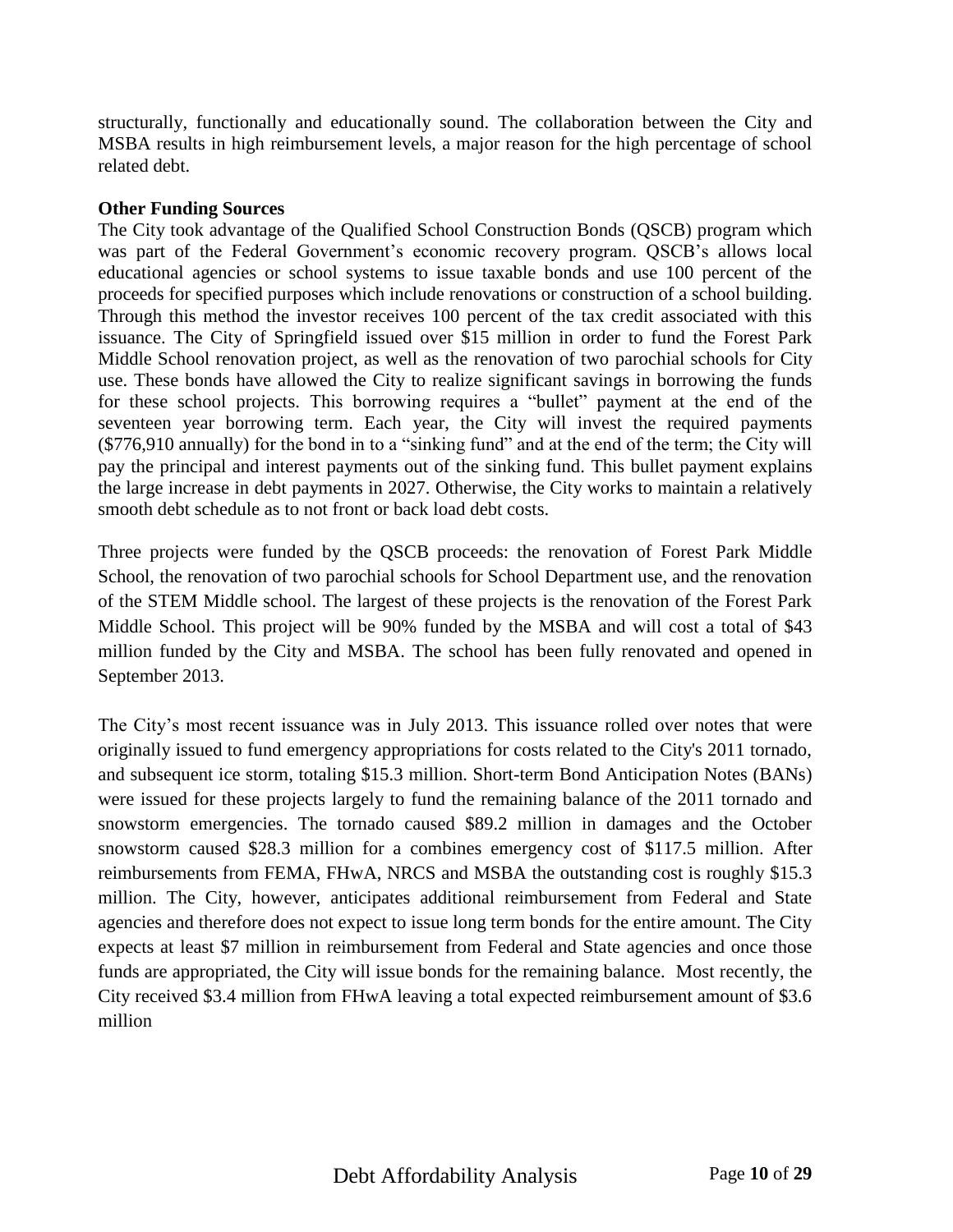#### **Composition of Debt**

Debt can be issued for numerous purposes. Cities and towns deliver many services, from education and public safety, to transportation, recreation and social services. Each service has a different capital characteristic. Education, for example, requires the construction and maintenance of buildings in which to educate children. Education debt should therefore be heavily skewed toward building and facility debt. It is rare for the City to issue debt for nonfacility or grounds related projects for the School Department.

General government services should have a much more diverse mix of facility and non-facility debt. In the Fiscal Year 2014-2018 Capital Improvement Plan the Police Station had requested electrical upgrades. Parks and recreational debt should include some building debt, but also substantial non-facility debt, including the renovation of fields, pools, and other projects. Public Safety debt would normally include a mix of facility and non-facility debt, with nonfacility debt being comprised mainly of vehicle, apparatus and equipment purchases.



Figure 2

Examining non-facility debt, the City has begun to make substantial investments in parks, land purchases, the demolition of derelict buildings, and road and sidewalk infrastructure. The City's CIP indicates there will need to be considerable future funding in those areas. These projects should also weigh heavily in the economic development plan for the City as dictated by the City's executive leadership.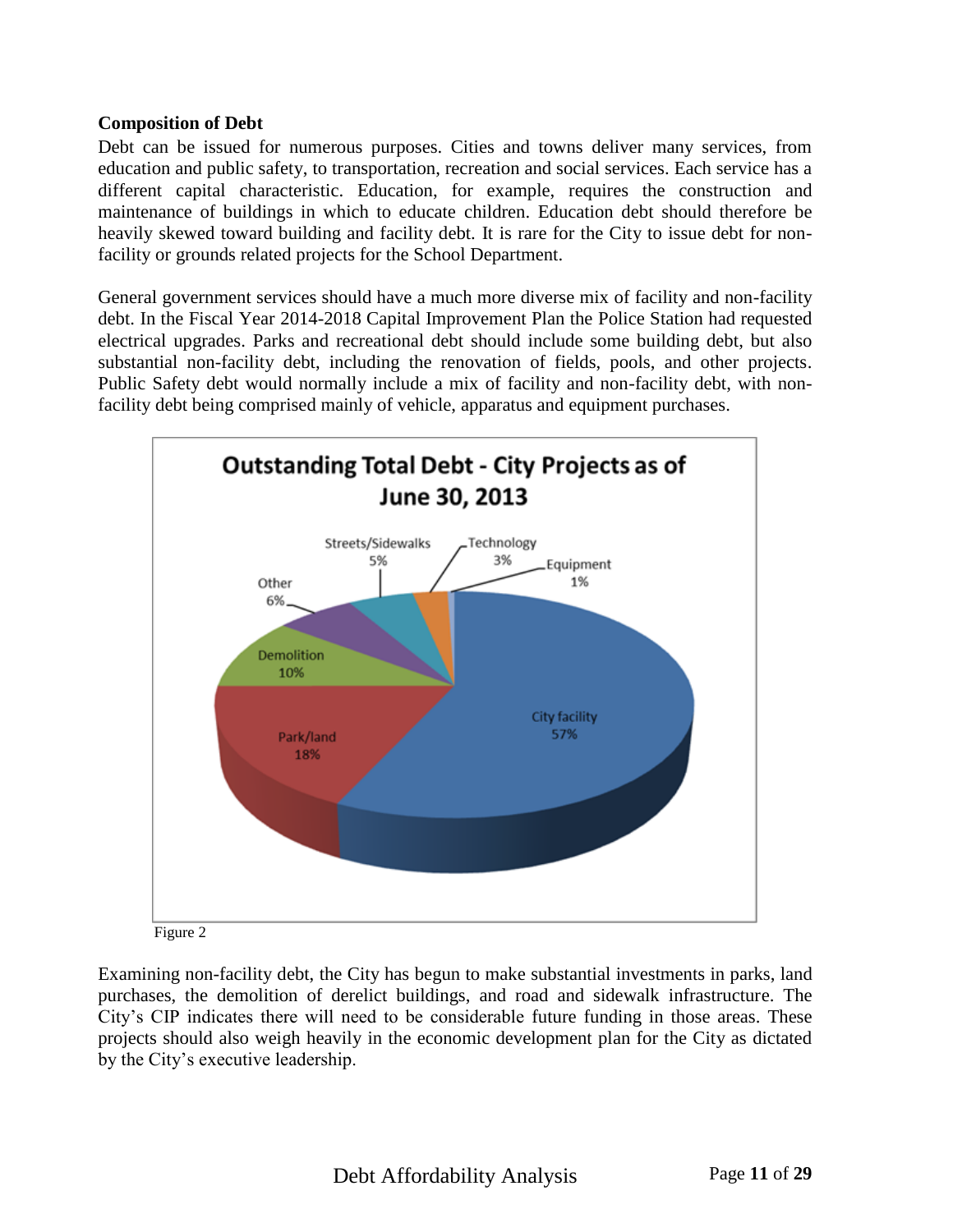The City's has shown its ability to fund non-facility investment projects with the use of debt. The City resurfaced upwards of \$3 million worth of public roadways in FY13. Currently the City successfully awarded a bid for \$9 million of improvements to Boston Road. The Boston road project is as a principal retail corridor within the City. This projects will provide infrastructure and streetscape improvements to enhance the business climate and overall character, traffic and vehicular and pedestrian safety.

In Fiscal Year 2009 the City had instituted another source of funding for capital expenditures, which is known as "pay-as-you-go" capital. The City appropriates 1.5% of local source operating revenues to finance capital improvements via cash, in lieu of issuing debt, as required by the City's financial ordinances and policies (Ch. 4.44.050. This source allows the City to reduce its overall borrowing costs by funding smaller routine projects through the operating budget and avoid interest payments associated with bonds. Roughly \$14 million has been appropriated since then for capital projects.

#### **Net Debt Service**

As mentioned previously, the City of Springfield has a total outstanding debt portfolio (principal only) of \$233.3 million as of June 30, 2013. When interest is included, the total cost of this debt is \$294.3 million. However, this is not the actual amount that the City pays in debt service. The City receives reimbursement for certain debt funded projects which, when netted from the \$233.3 million, leaves a balance of \$202 million of liability (principal and interest).



The following graph shows the schedule of MSBA reimbursements. The 2027 debt service payment represents the sinking fund payment of the QSCB as explained previously. This graph does not include reimbursements for tornado affected schools.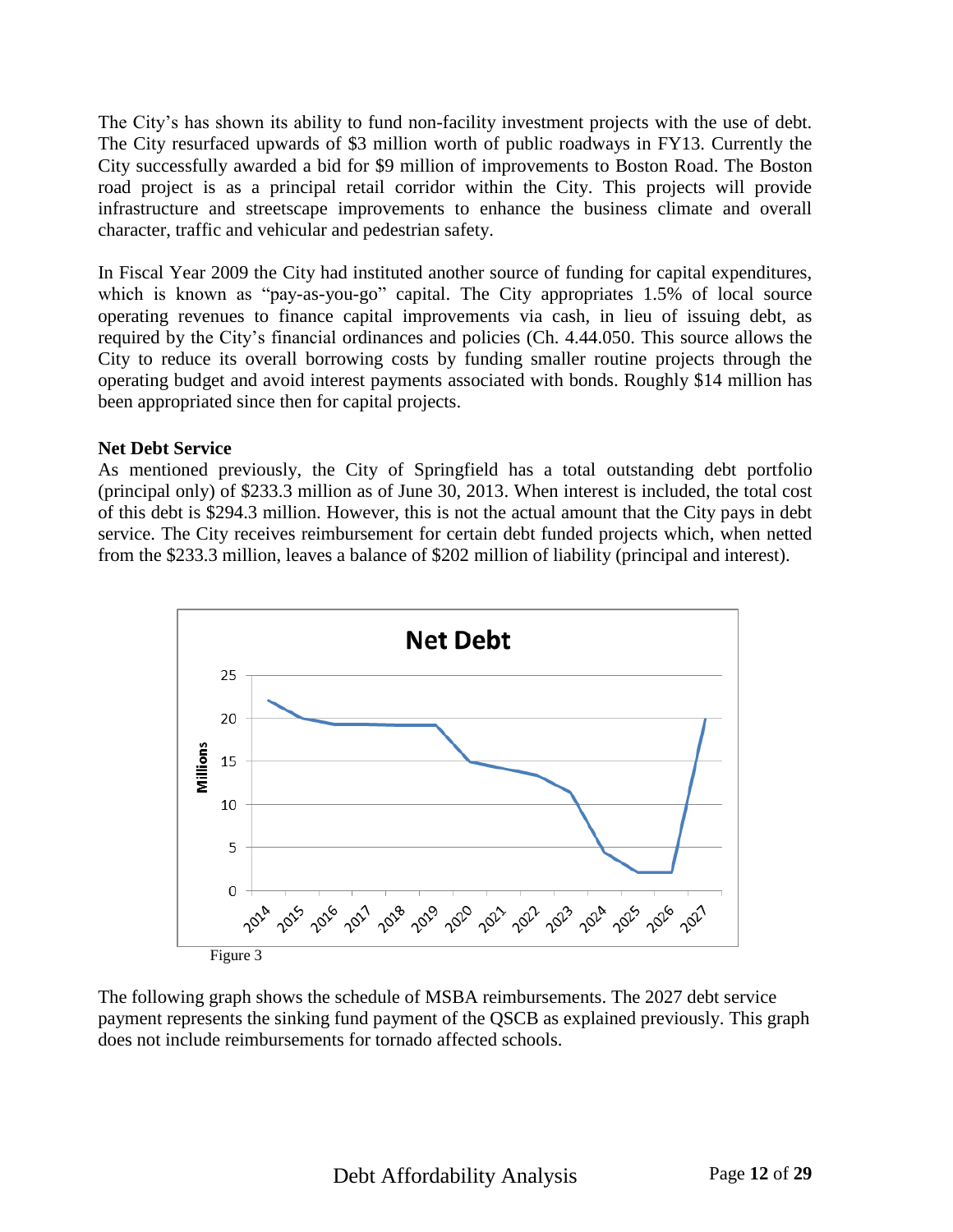

The City also receives a small reimbursement for past bond issuances for sewer construction and renovations. The total amount to be reimbursed in Fiscal Year 2014 is \$46,918. This is taken in as General Fund revenue. The Water and Sewer Commission assumed this debt when it was created. The Commission will continue to reimburse the City for this debt until 2015.

## **Industry Benchmarks**

The municipal bond industry has established benchmarks that it uses to examine cities and towns across the nation. These benchmarks are intended to provide insight into a community's ability and willingness to repay the debt it issues and can be valuable tools for communities to evaluate their financial management. This analysis is intended to provide insight into our finances and our ability to support debt and public investment.

#### **What is Included in this Report and What is Not?**

This ratio analysis looks at all debt that places a burden on our general government revenue stream, but it excludes enterprise fund debt that would be repaid through dedicated revenue. Currently the City has not issued debt on behalf of its single enterprise fund. For ratios that examine debt service, this analysis also nets from overall debt service the value of reimbursements we receive from the Commonwealth for school construction projects. This revenue is dedicated to the repayment of bonds and therefore reduces the overall cost of repaying our debt.

This report assumes normal operations for the City of Springfield. A "worst case scenario" analysis could be conducted that would assume the Commonwealth stops making school building assistance payments. (This measure is appropriate when the City establishes its reserve funds, as these funds are established to address such emergencies.) The City's debt study, however, should examine debt under normal operating conditions. The following measurements have been performed for this analysis: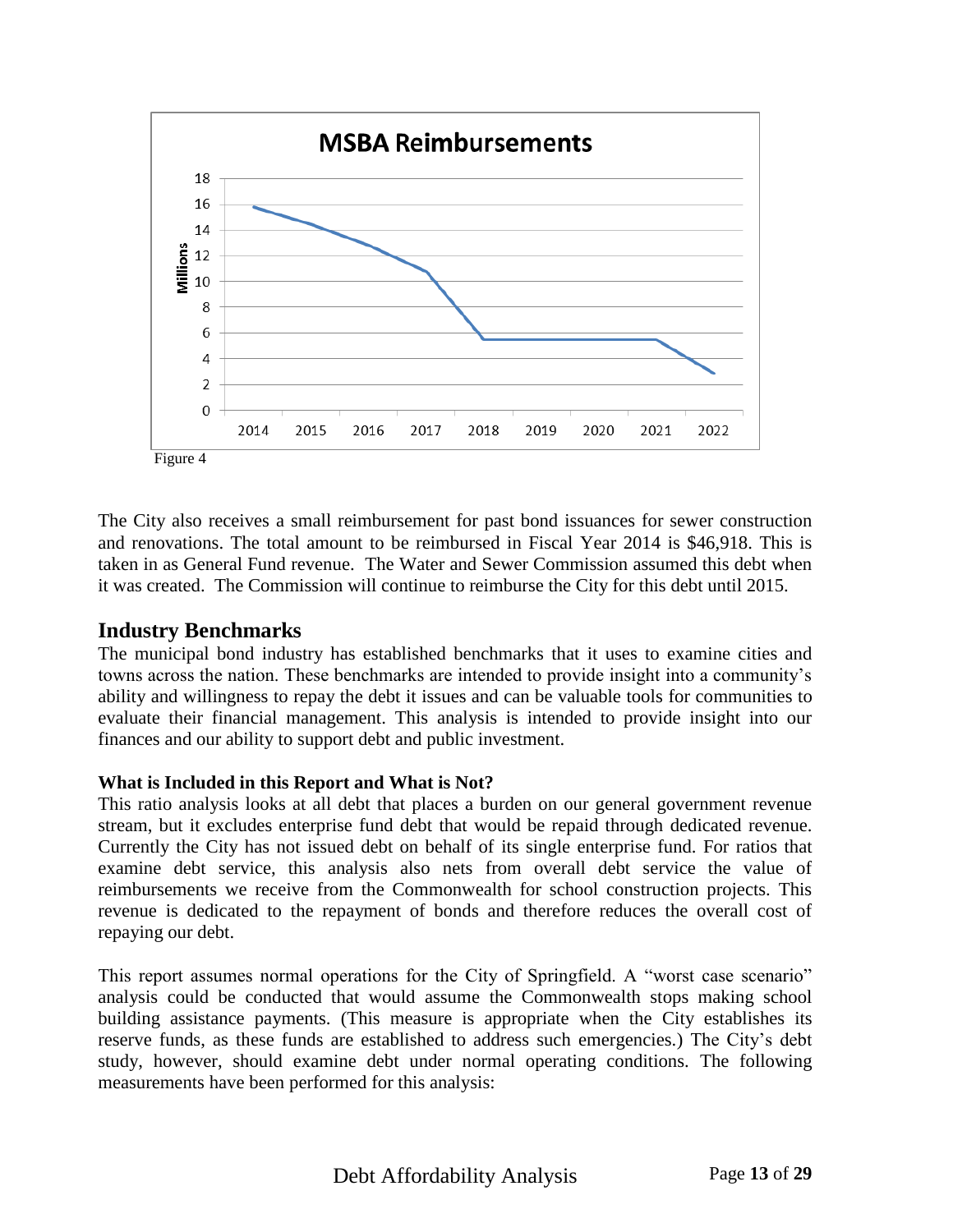|                                            | Industry        | Springfield | Springfield |
|--------------------------------------------|-----------------|-------------|-------------|
| <b>Measure</b>                             | <b>Standard</b> | <b>FY13</b> | <u>FY14</u> |
| Debt Service as a % of General Fund        |                 |             |             |
| Expenditures                               | 0%-8%           | 7.3         | 6.8%        |
| % of Principal Retired in Ten Years        | 65%-100%        | 81.3        | 88.9%       |
| Debt as a Percentage of EQV                | 0%-5%           | 3.9         | 3.2%        |
| Total Debt as a % of Total Personal Income | $0% - 7%$       | 9.3         | 8.2%        |
| Net Debt Per Capita                        | \$0-\$1000      | \$1,751.00  | \$1,524.37  |
| Undesignated Fund Balance as a % of        | 10% or          |             |             |
| Revenues                                   | greater         | 10.3%       | 8.5%        |
|                                            | 15% or          |             |             |
| General Fund Balance as a % of Revenues    | greater         | 16.9%       | 15.8%       |
| Taxpayer Concentration % of Property       |                 |             |             |
| Value Held by Top Ten Taxpayers            | 0%-15%          | 8.4%        | 9.9%        |
| Overall Net Debt as a % of Full Value      | $1.5% - 5%$     | 3%          | 3%          |

Figure 5

#### **Debt Service as a Percentage of General Fund Expenditures**

The metric used for this benchmark measures the City's ability to finance debt within its current budget, similar to the measurement of household income dedicated to mortgage payments. This is the most immediate measure of ability to pay; however, it only examines the ability to pay for debt within a community's existing budget. Cities and towns that have excess levy capacity – communities that do not tax to the maximum of their Proposition  $2\frac{1}{2}$  limitation – would have greater ability to pay for debt than this measure suggests because they have additional taxing capacity which they have not accessed.

The City's measure of debt service as a percentage of General Fund expenditures is strong, with 6.8% of the Fiscal Year 2014 budget dedicated to debt service. This is down from 7.3% from Fiscal Year 2013 due to decrease in total debt service and increase in the City's general fund revenue. The City is required to annually fund a capital reserve at least one and one half percent of property taxes from the prior fiscal year (Ch, 4.44.060). Many cities and towns with similar traits to Springfield have higher ratios of debt service to general fund expenditures. Springfield should continue to maintain this ratio at a similar level in the future to ensure large debt service payments are not unfairly placed on the City's budget in the future.

The City's relatively low ratio of debt service to general fund expenditures provides more budgetary flexibility to address financial problems that may arise. Debt payments are not discretionary. Courts have ruled that these payments must be made even before salary payments for employees. Communities with high levels of debt service relative to operating expenditures have a larger portion of their budget dedicated to payments that must be made regardless of the community's financial situation. The City restructured its debt service payments in order to have declining payments in future years. This not only makes the debt service more affordable but also allows the City to layer more debt in future fiscal years. Having a lower ratio means less money is dedicated to debt service, which means more flexibility exists within the operating budget.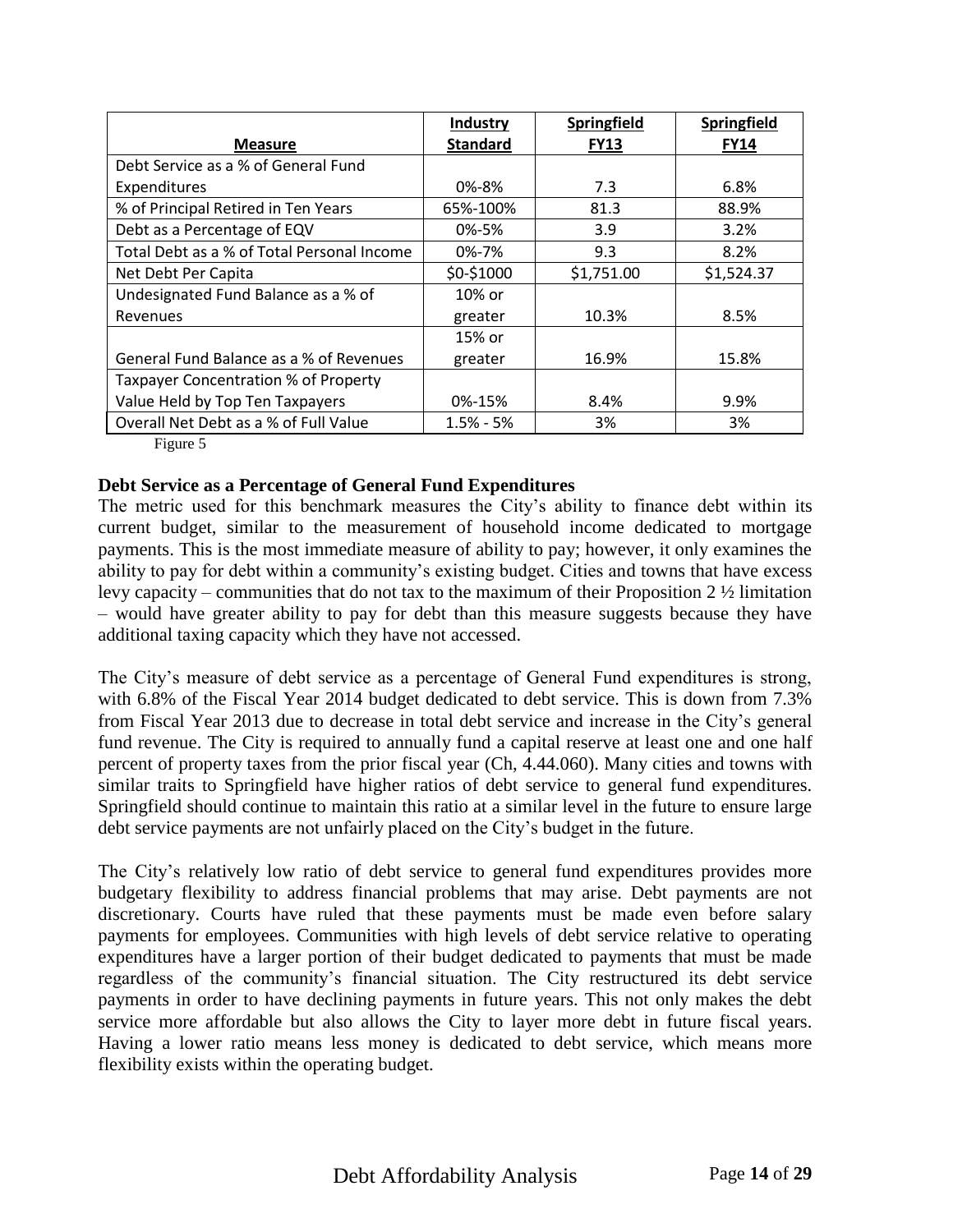

Figure 6

| Debt Service as a % of General Fund Expenditures |                                                   |               |                        |
|--------------------------------------------------|---------------------------------------------------|---------------|------------------------|
|                                                  |                                                   |               | Source                 |
| А                                                | 2013 Total Debt Service                           | \$38,858,908  | <b>First Southwest</b> |
| B                                                | 2013 Budgeted General<br><b>Fund Expenditures</b> | \$569,077,995 | Springfield            |
|                                                  |                                                   |               |                        |
| A/B<br>--                                        | <b>Debt Capacity</b>                              | 6.8%          |                        |

Figure 7

#### **Debt Retirement: Percent Retired within Ten Years**

The speed with which a community retires its debt indicates a number of important factors. Included in these are:

- Willingness to repay debt: rapid repayment of principal indicates that a community is committed to repaying its debt. This "willingness to pay" is measured in a number of ways and is particularly important to those who lend money to others, as it provides them some proof of the borrower's intention to repay the money it borrowed.
- Ability to repay debt: rapid repayment of principal indicates that a city or town has the financial resources necessary to repay debt quickly. This demonstrates a level of financial stability; communities that are experiencing financial difficulty are unlikely to repay their debt in an accelerated manner.
- Prevention of future problems: rapid debt retirement ensures that a community is not "back loading" its debt, as the City once did, locking itself into debt repayments that are affordable now but that will grow as time passes. Back loading is a sign of poor financial management – either overspending is intentional or managers are unable to make the difficult immediate-term decisions to balance the budget using a more appropriate debt financing structure.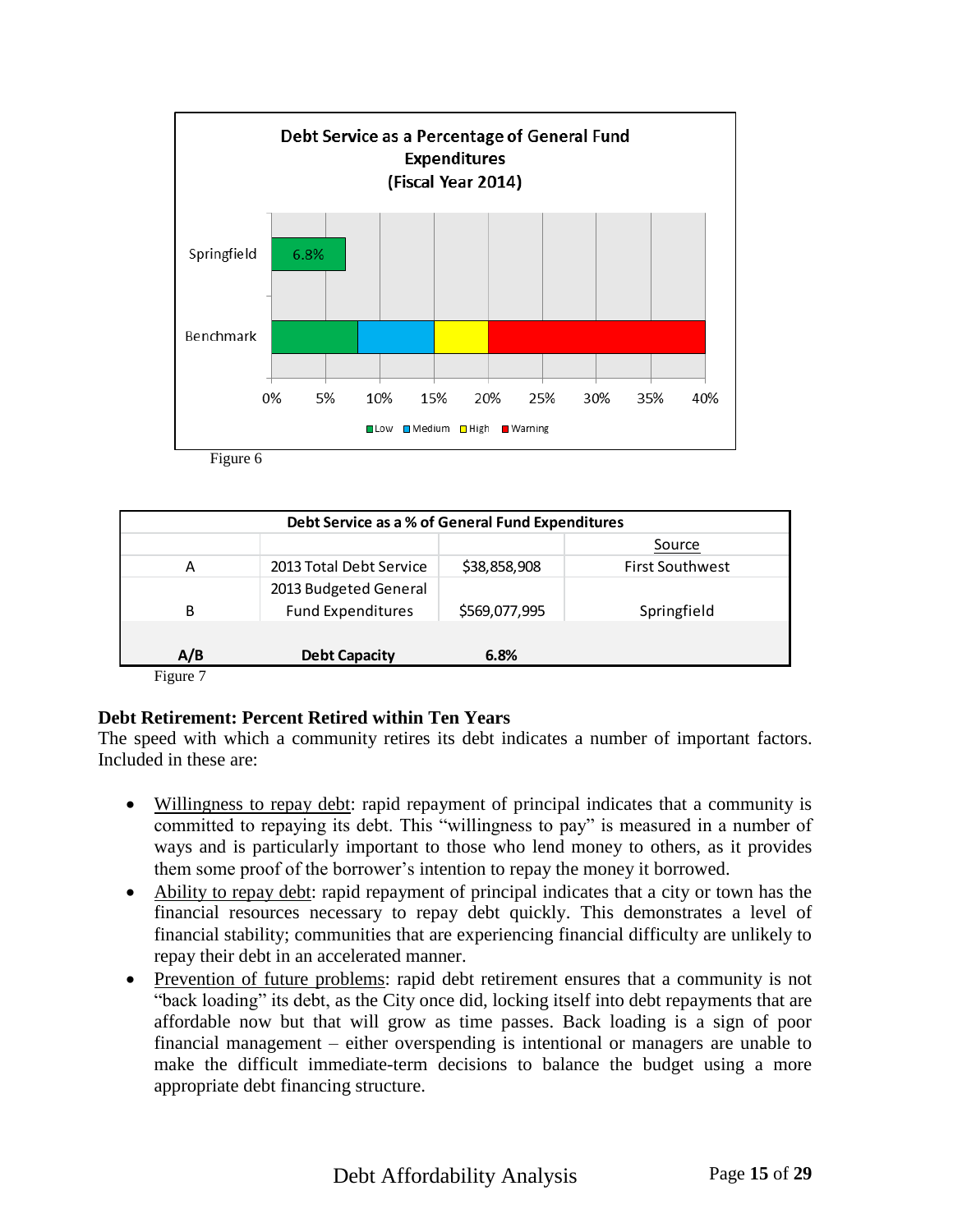The percentage of debt retired within ten years is particularly important in determining the timing of debt repayment – the "back-loading" issue described above. Back-loading occurs when the cost of debt is pushed off into the future, reducing current year payments while increasing future ones. Back loading increases the cost of debt in the long term and can be a destabilizing financial factor when debt service requirements increase in future years. This means the City would need to reduce expenditures or programs, or increase taxes or other revenues to make the debt service payment. Prior to 2005, the City back-loaded debt issuances causing major spikes in its debt service payments in future years. This was accompanied through "front-loading" debt and making a number of other modifications to the City's debt structure.

Failure to invest in maintenance and capital investment, otherwise known as deferred maintenance, can be considered a form of debt back-loading because capital needs must be addressed at some point; delay in maintenance or investment only delays the financing of these improvements, increases the likelihood that capital will fail *en masse*, forcing unaffordable costs onto future taxpayers. Delaying capital investment also tends to make projects more expensive because costs tend to increase over time.



Figure 8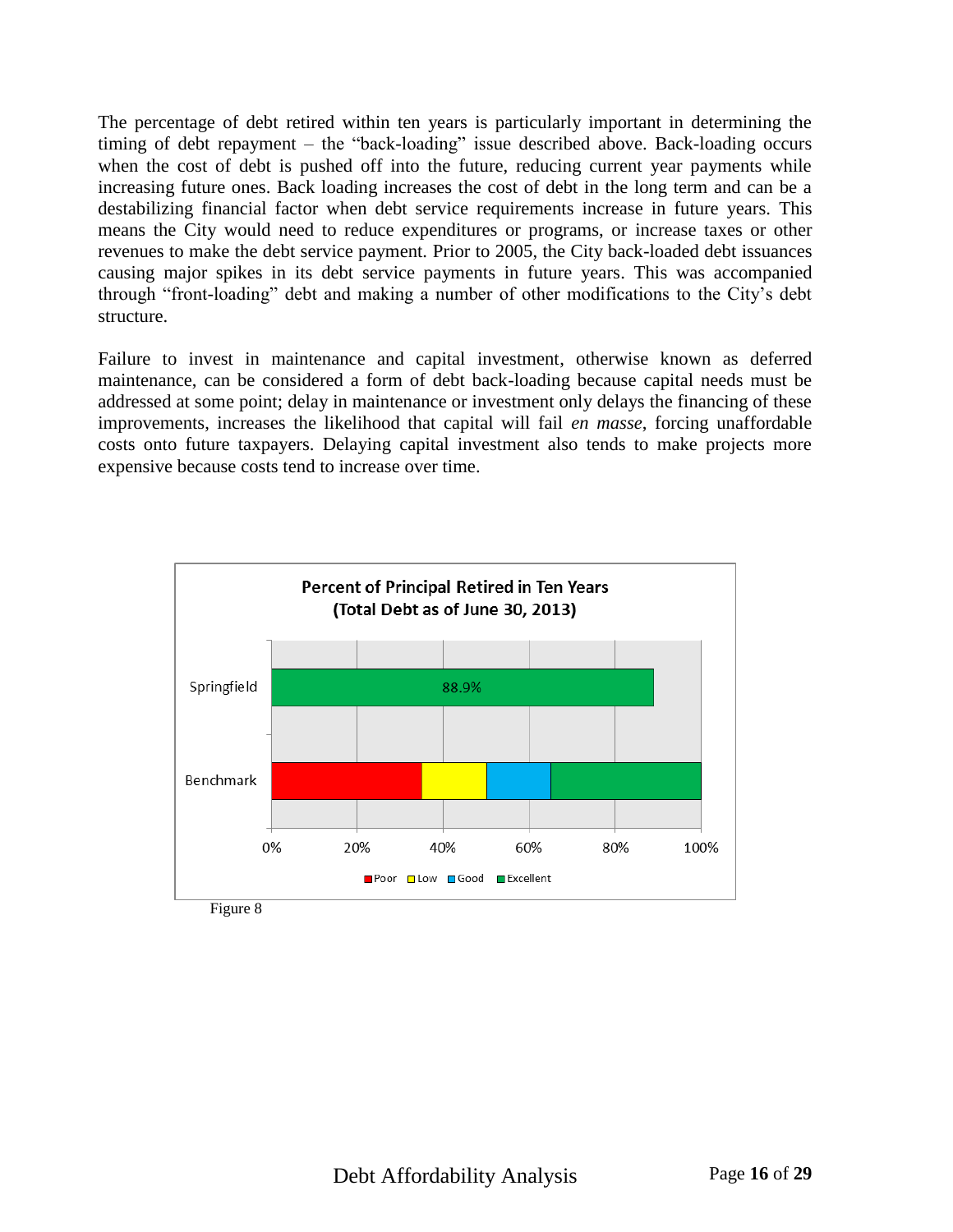| <b>Percent of Principal Retired in 10 Years</b> |                               |               |                        |
|-------------------------------------------------|-------------------------------|---------------|------------------------|
|                                                 |                               |               | Source                 |
|                                                 | Total Debt Retired in 10      |               |                        |
| А                                               | Years                         | \$261,802,675 | <b>First Southwest</b> |
|                                                 | <b>Total Outstanding Debt</b> |               |                        |
| B                                               | Service                       | \$294,383,953 | <b>First Southwest</b> |
| <b>Percent of Principal</b>                     |                               |               |                        |
| A/B                                             | <b>Retired in 10 Years</b>    | 88.9%         |                        |
|                                                 | $\overline{\phantom{a}}$      | $\sim$        |                        |

| L |
|---|
|---|

The City currently has an aggressive debt retirement schedule. On average, 88.9% of the principal borrowed by the City is repaid within ten years as the remainder will be retired within fourteen years. This places the City well within the "excellent" ranking established by bond rating agencies (65% and above). Because of this schedule, the City will be able to borrow additional money to continue investing in its facilities, infrastructure, and other capital projects.

The City's overall debt retirement ranking indicates a strong willingness to repay debt. Examining this ratio in conjunction with the City's overall debt schedule below indicates that the City has not back loaded debt; the City's overall debt structure is prudent and well within the industry benchmarks.

#### **Debt as a Percentage of Full Property Value (EQV)**

Debt as a percentage of full property value (known in government finance circles as "equalized value," or EQV) measures the ability of a community's property tax base to support borrowing. The majority of revenue in most communities comes from property taxation, so this ratio examines a community's debt relative to its main revenue source. However, in Springfield, 60% of revenue comes from state aid while 40% comes from local revenue. In essence, this ratio looks at one of Springfield's major sources of revenue to determine if outstanding debt would place too large a burden on it.

This measure is helpful but not deeply informative because it looks at total outstanding debt, not debt service. Examining debt as a ratio of full property value does not say much about the affordability of that debt. A small amount of debt issued at a high rate of interest can be more expensive than a larger amount of debt issued at a lower interest rate. Further, in Massachusetts communities are limited in their ability to access their property tax base by Proposition 2 ½. This measure is a helpful benchmark to compare communities to one another but is not an absolute measure of debt affordability because of these issues.

Mass. Gen. Laws ch. 44, § 10 dictates the City's debt limit be no more than 5% of equalized value. The City's ratio of debt to property value is 3.2% which is considered "medium" by rating agencies. As indicated above, this medium measure does not directly relate to the City's ability to pay for this debt; this ratio does not take into account debt structure (how much money is due at what point in time for each issuance) or timing of payments, nor does it consider the City's ability to access property values due to Proposition 2 ½.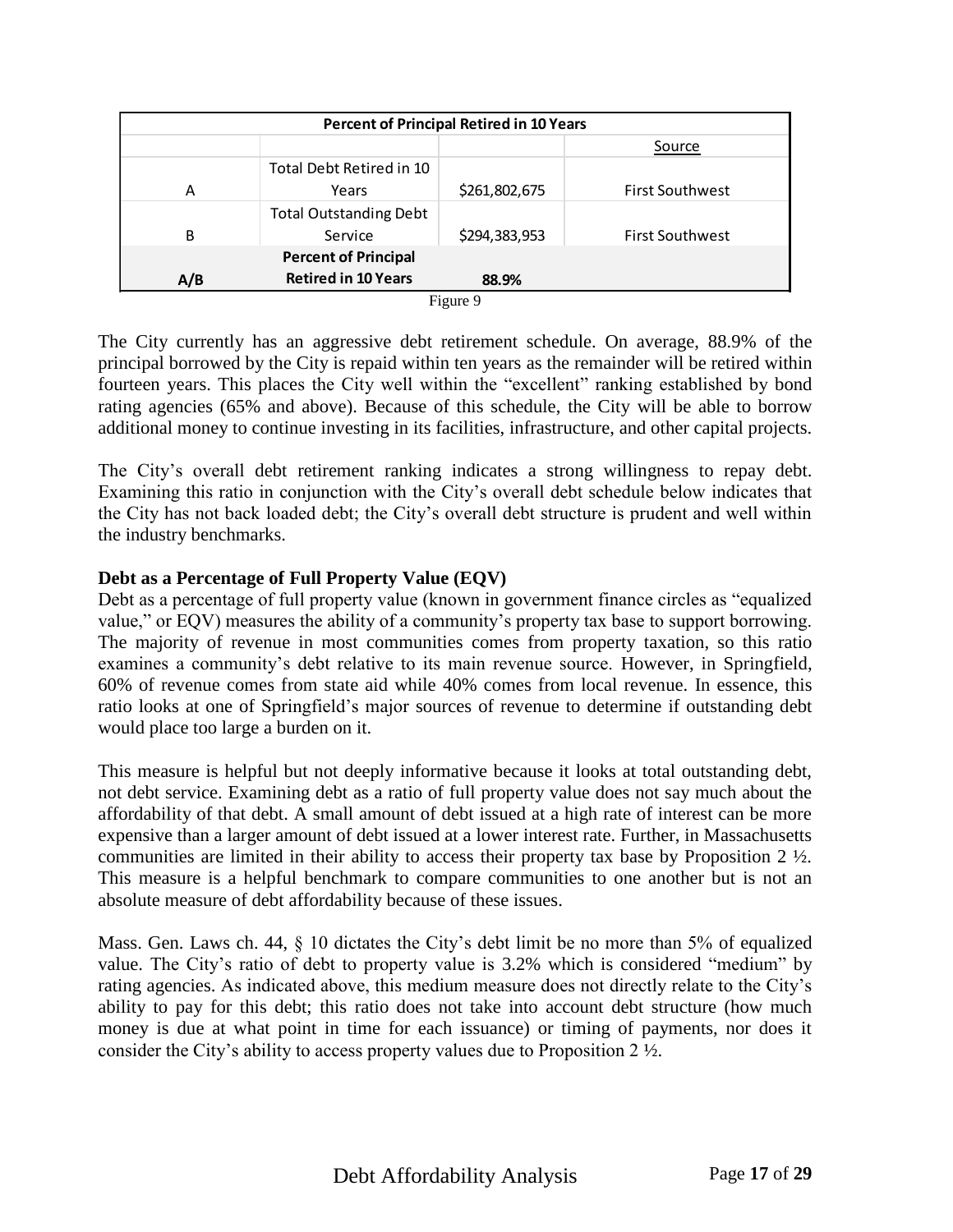

Figure 10

| Debt Service as a Percentage of EQV |                               |                 |                        |  |
|-------------------------------------|-------------------------------|-----------------|------------------------|--|
|                                     |                               |                 | Source                 |  |
|                                     | <b>Total Outstanding Debt</b> |                 |                        |  |
| А                                   | (Principal)                   | \$233,320,602   | <b>First Southwest</b> |  |
| B                                   | <b>2012 EQV</b>               | \$7,233,354,700 | <b>DOR</b>             |  |
| Debt Service as a                   |                               |                 |                        |  |
| A/B                                 | <b>Percentage of EQV</b>      | 3.2%            |                        |  |

Figure 11

#### **Debt as a Percentage of Total Personal Income**

Like the ratio of debt to property value, the ratio of debt to personal income is a measure of affordability of the debt issued by a community. While property values provide the base that supports property taxation, it is personal income that allows people to buy goods and services, make investments, and pay their taxes. Debt as a percentage of total personal income tells us how affordable debt is based on the income characteristics of a city or town.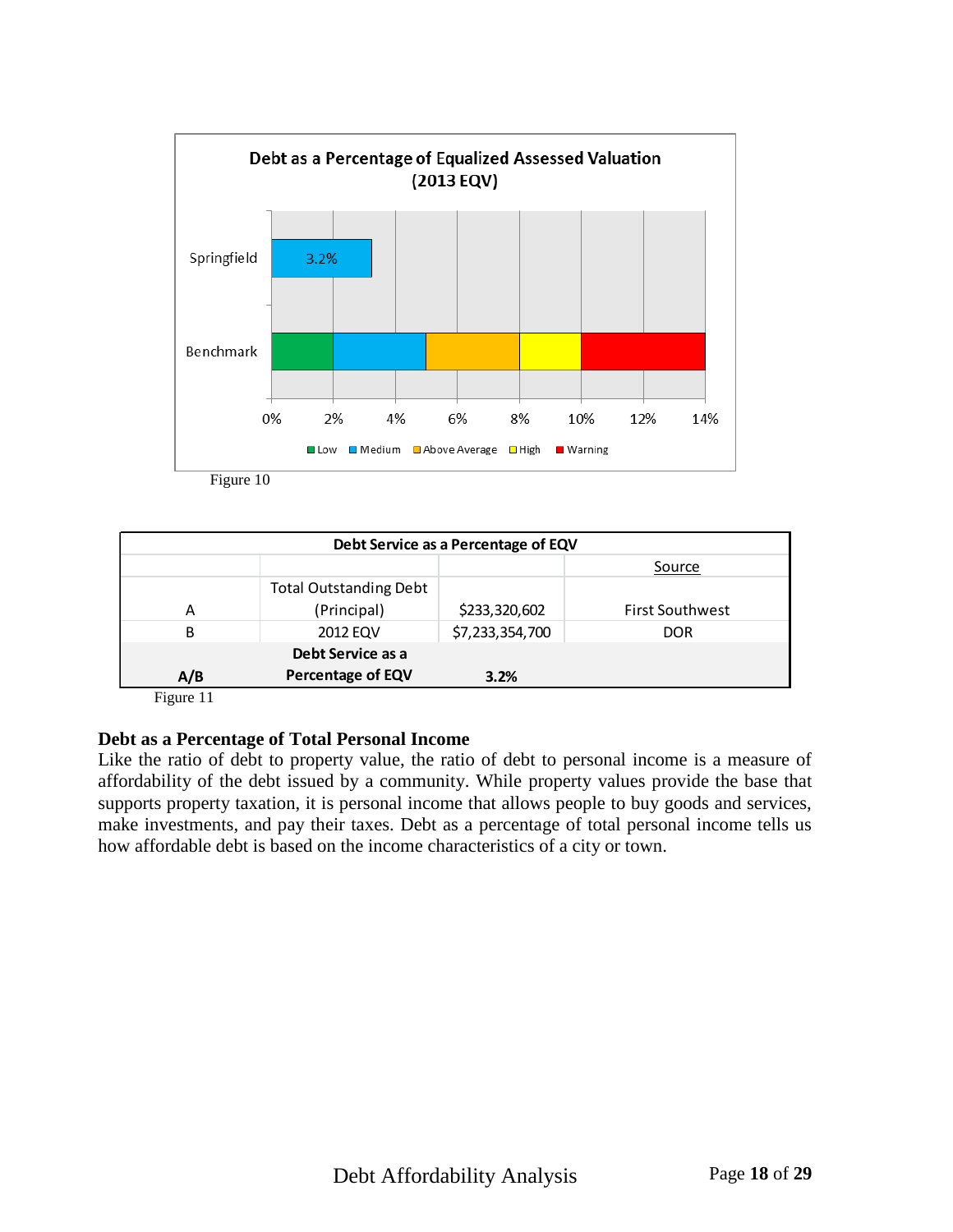

Source A Total Outstanding Debt Per Capita  $\begin{array}{ccc} \text{9.1,524} & \text{US Census & First Southwest} \end{array}$ B 2013 Per Capita Income 18,483 US Census **A/B Total Outstanding Debt Per Capita as a Pecentage of Total Personal Income Per Capita 8.2% Total Outstanding Debt Per Capita as a Pecentage of Total Personal Income Per Capita**

Figure 13

Springfield's ratio of debt to personal income is considered "above average" by credit rating agency standards. This means that the City's debt can be considered a large share of a resident's income. Like the prior measure, however, this does not examine the cost of the debt, but focuses on the amount of debt issued. In other words, this measure does not take in to account the net debt service or timing of debt payments. When net debt is factored, the percentage of Total Personal Income decreases to 7.8%.

There are two important factors to consider when examining this ratio. The first, as described above, is that the City has entered into an aggressive debt retirement schedule that does not inappropriately delay debt payments. Another aspect to consider is that the City receives school and other reimbursements, decreasing the cost of the debt and the effective debt to personal income ratio. In 2014, the City of Springfield will receive \$15.6 million in MSBA grants with an average of \$8.7 million in each of the next nine years. Since this ratio only looks at "total debt," this subsidy is not considered.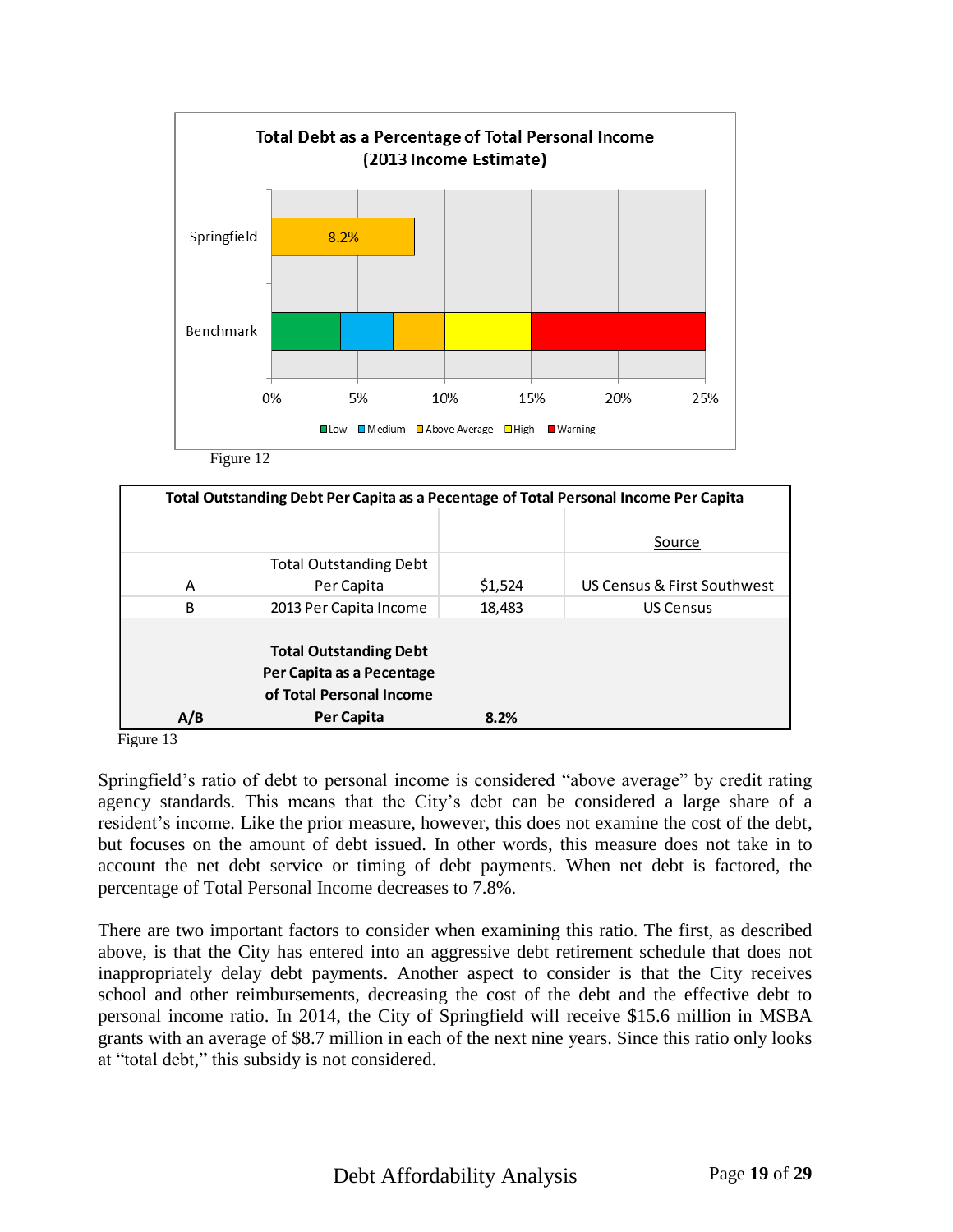The ratio of debt to personal income appears to be less favorable than that of debt to total property value, which indicates a disparity between home values and income. This variance is caused by higher commercial and industrial property values that are included in the debt to total property value but not in the debt to personal income ratio. The City would not be able to provide the level of services and investment in infrastructure without business property tax revenue. This disparity highlights the need for economic development to be a top priority of the City.

#### **Debt per Capita**

Debt per capita examines the amount of debt the City has issued per person in the community. This is not intended to be a literal measure because debt is not issued to benefit individuals, but rather the community as a whole. This measure provides a sense of the cost of the capital investments in a community and, at its most extreme, how much money would be required from each resident to repay the community's debt if for some reason immediate repayment was required.

Debt per capita can be a useful measure when examining similar communities – by and large, comparable communities should issue similar amounts of debt for various capital purposes. Even similar sized communities have significant differences about them, however, so this measure should not be examined in absolute terms, but rather in the context of the unique requirements and challenges facing each community. It should also be viewed in light of Proposition 2 ½ which limits a community's ability to access its property tax base; Proposition 2 ½ can force communities to issue debt for smaller projects that communities in other states would pay for in cash.



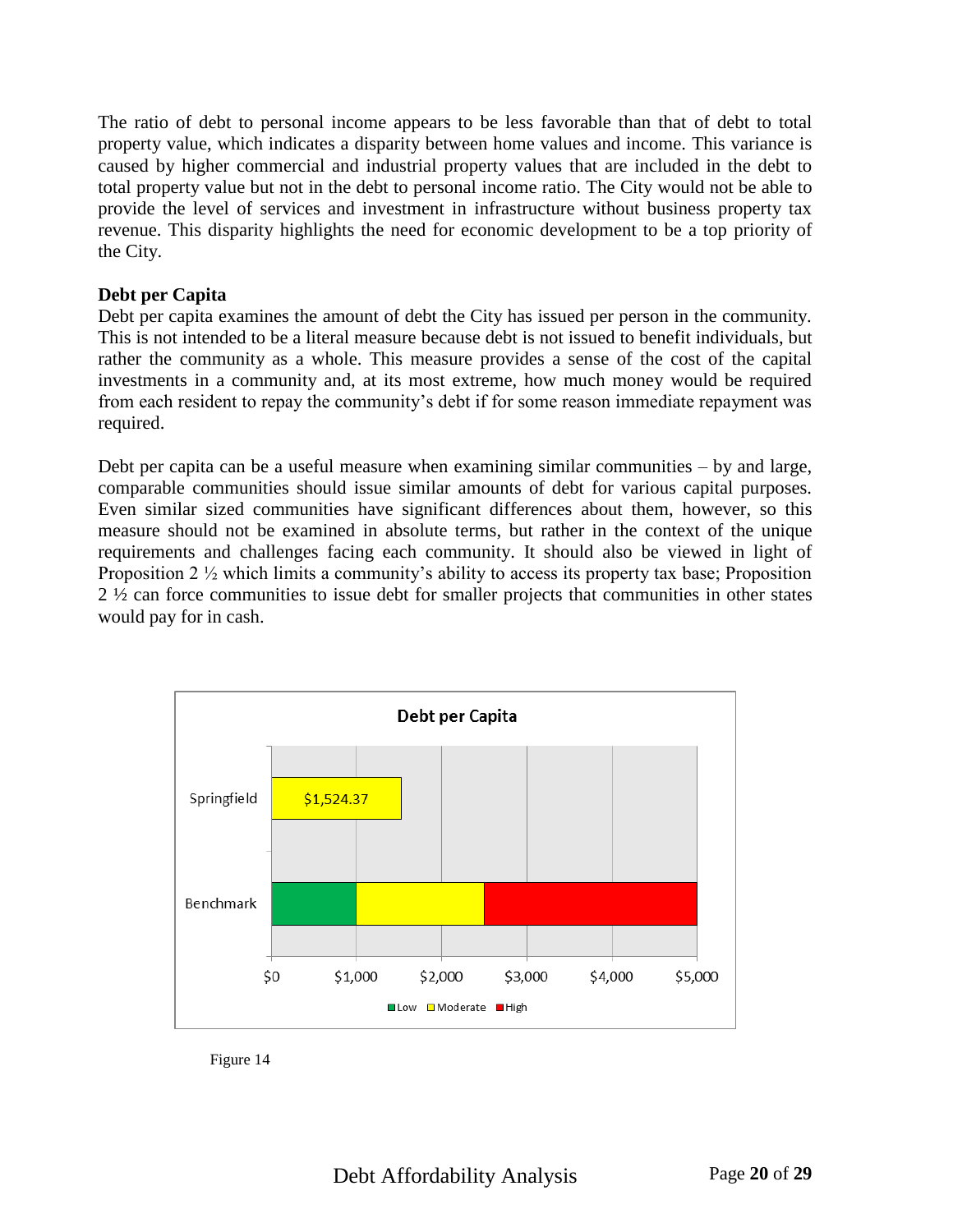| <b>Total Outstanding Debt Per Capita</b> |                               |                  |                        |  |
|------------------------------------------|-------------------------------|------------------|------------------------|--|
|                                          |                               |                  | Source                 |  |
|                                          | <b>Total Outstanding Debt</b> |                  |                        |  |
| А                                        | (Principal)                   | \$233,320,602.00 | <b>First Southwest</b> |  |
| B                                        | 2010 Population               | 153,060          | <b>US Census</b>       |  |
| <b>Total Outstanding Debt</b>            |                               |                  |                        |  |
| A/B                                      | Per Capita                    | 1,524.37         |                        |  |
| $\Gamma$ $\Gamma$ $\Gamma$               |                               |                  |                        |  |

Figure 15

The City's level of debt per capita is considered moderate by rating agencies. This measurement is not completely unexpected as the City has a large number of aging facilities (particularly schools) and infrastructure. The City is currently performing large school reconstruction projects, as well as, the replacement of schools and other facilities. Because of the major capital needs and significant backlog of deferred maintenance related to the City's decade long financial issues, it will be difficult for the City to lower the debt per capita measurement. To address this, the City of Springfield restructured its debt repayment schedule between 2007, 2009 and 2012 in order to support future investment in capital infrastructure.

In terms of net debt at \$202 million, the debt per capita decreases to \$1,319. This could be considered a more accurate metric as this amount explains how much actual debt per person after reimbursements from issuances.

#### **Overall Net Debt as a percentage of Full Value**

Overall Net Debt as a percentage of full value or sometimes referred to as the 'Debt Burden' of the community, measures the value of a city's debt compared to the value of a city's assessed real property. In a municipal bond issue, a ratio measuring the value of the municipality's net debt compared to the specified value of the real property being purchased as assessed for tax purposes.

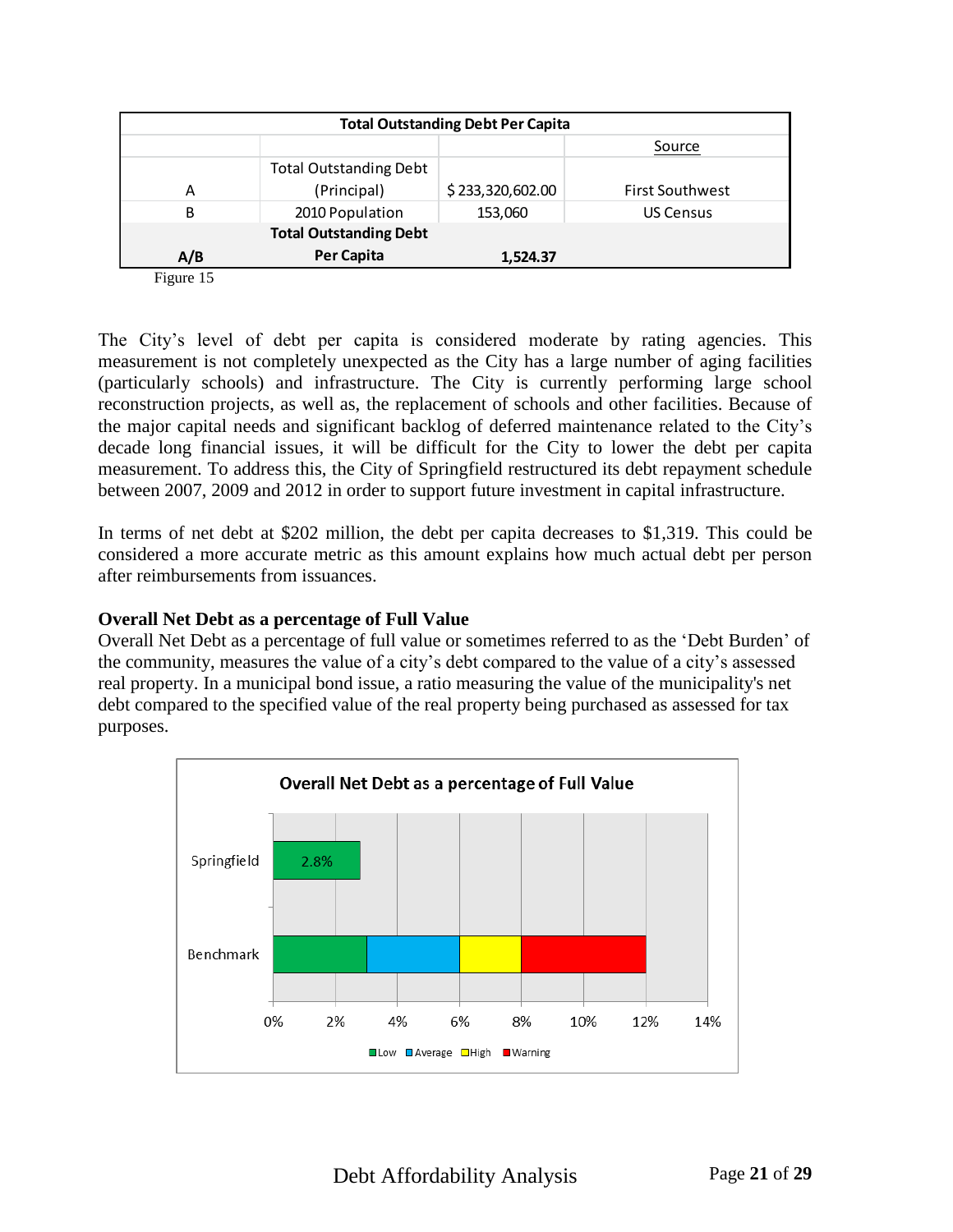| <b>Overall Net Debt as a percentage of Full Value</b> |                               |                 |                        |  |
|-------------------------------------------------------|-------------------------------|-----------------|------------------------|--|
|                                                       |                               |                 | Source                 |  |
|                                                       | <b>Total Outstanding Debt</b> |                 |                        |  |
| А                                                     | (Principal)                   | \$202,155,727   | <b>First Southwest</b> |  |
| B                                                     | <b>2012 EQV</b>               | \$7,233,354,700 | <b>DOR</b>             |  |
|                                                       | <b>Overall Net Debt as a</b>  |                 |                        |  |
| A/B                                                   | percentage of Full Value      | 2.8%            |                        |  |

This is one of the factors which determine the quality of a municipal bond issue. The lower the City's debt is relative to the assessed value of its property, the less risky its bonds are deemed to be. Ultimately, the more leveraged a tax base is, the more difficult it is to afford additional debt. Debt burdens that range from 3-4% tend to be viewed as average. The City's level of debt burden is of 2.8% which is considered low by most rating agencies.

## **Conclusion**

Since Fiscal Year 2005 continuing through present day, the City of Springfield has strengthened its financial position by not only instituting clear and strict financial policies but also passing responsible budgets and a comprehensive five-year capital investment plan within the fiscal constraints illustrated in the debt affordability analysis. The City has paid particular attention to the debt policies that allow the City to borrow for specific projects and pay off the debt in a timely manner. As a result, the City of Springfield received a reaffirmed credit rating of A2 with a stable outlook by Moody's in July 2013, and in September 2013, Standard and Poor's upgraded their credit rating for the City to 'A' from 'A-'.

In January 2014, Standard and Poor's recognized the City of Springfield with a double credit rating upgrade. This demonstrates that Standard & Poor's believes so strongly in the City's financial management and ability to make difficult decisions to balance the budget. S&P credited the City for having strong budgetary flexibility, with available reserves above 8% of general fund expenditures, very strong management conditions led by formalized financial policies and an experienced and capable management team as a few reasons for the credit rating upgrade. The S&P rating continues to be the highest rating in the City's recorded history. Credit ratings has an integral role in the municipal bond market and are one factor that affects the City's cost of funds on debt offerings.

The debt service illustrates the City's ability to finance debt within its current budget as a Percentage of General Fund Expenditures. This is the most immediate measure of ability to pay; however, it only examines the ability to pay for debt within a community's existing budget. The City's measure of debt service as a percentage of General Fund expenditures is strong, with 6.8% of the Fiscal Year 2014 budget dedicated to debt service. This is down from 7.3% from Fiscal Year 2013. The improvement in the debt service ratio is attributable to the reduction of 2013 total debt service.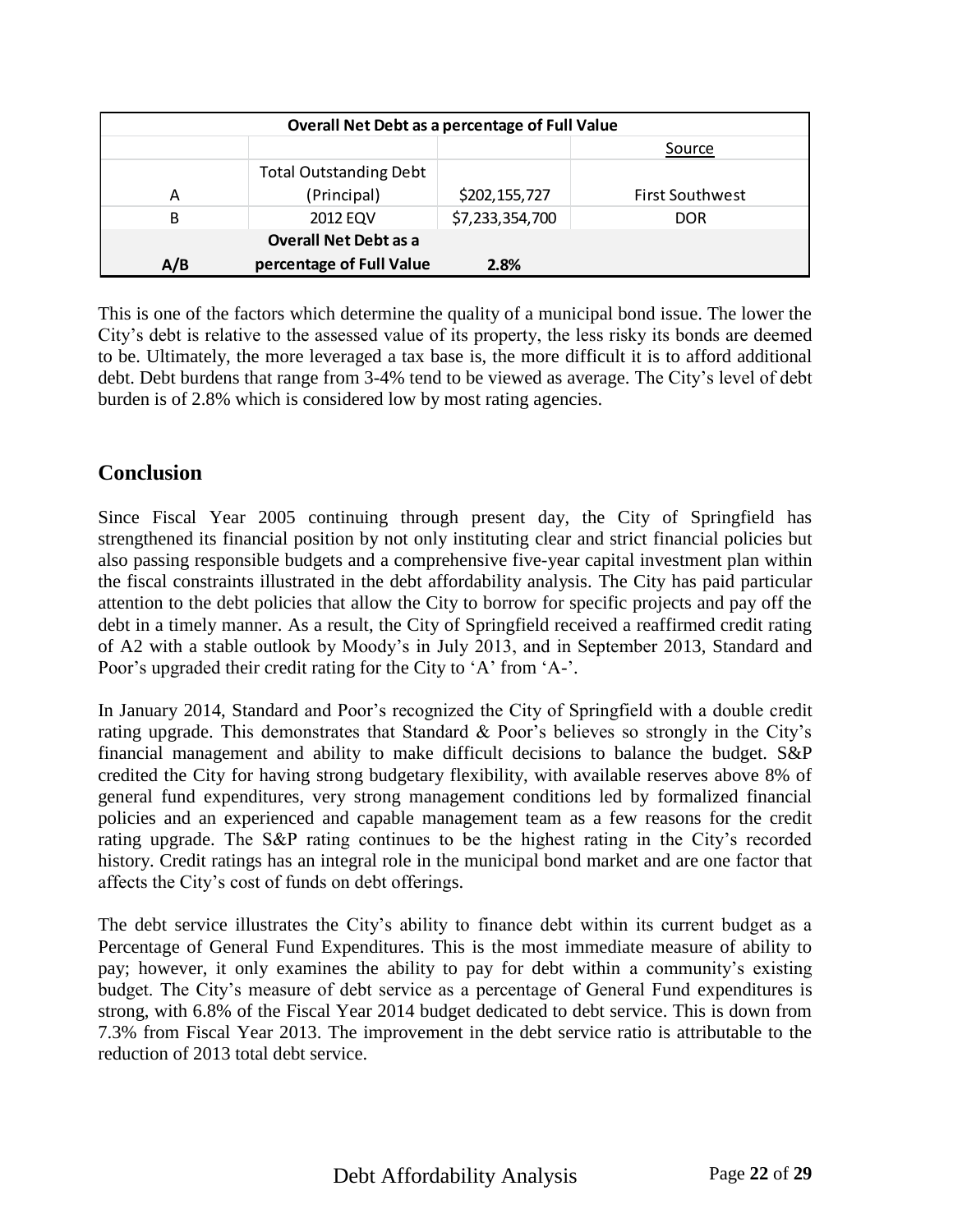According to the measures presented in this plan, the City is in a solid debt position but can improve its standing even more. One way to bring the City more in line with its debt policies is to foster an environment that promotes jobs and increase citizens' wealth. These policies help decrease the percentage of debt per total income and decrease debt per capita. This will bring Springfield in line with other communities in the Commonwealth and have the desired affect of increasing the City's financial standing.

The ability to address the City's large capital liability will be a substantial issue over the next few fiscal years. In addition to its standard capital improvement needs, Springfield was hit by a tornado on June 1, 2011 and an early snowstorm on October 29, 2011 realizing over \$120 million in infrastructure damage, specifically to two of its schools, a community center and several hundred city-owned trees. With help from the Federal Emergency Management Agency (FEMA), Massachusetts Emergency Management Agency (MEMA) and the MSBA most of the costs will be reimbursed. What remains will have to be paid for by Springfield and added to its capital liability.

In order to address some of its capital needs, Springfield is looking to issue short and long term debt in 2015 and 2016 as well as use a combination of Pay-As-You-Go Capital funds and Capital Reserve funds. In 2015 Springfield plans to issue BANs to continue efforts to update its infrastructure and for permanent funding needed for previously issued BANs and Council authorized debt issuances. Capitalizing on its decreasing debt schedule, in 2016, Springfield plans to go out to bond again, alleviating almost half of its highest priority requests.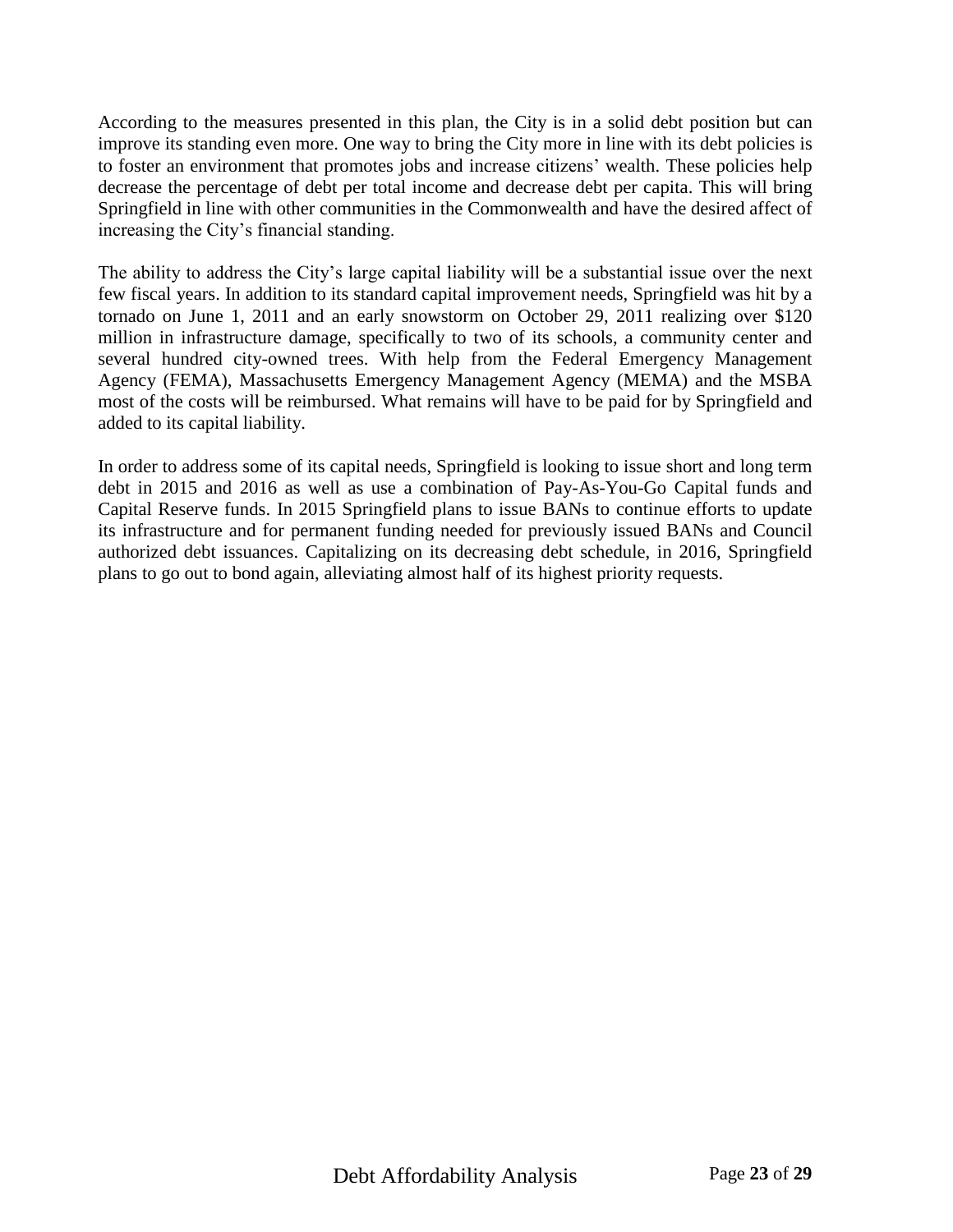## **Appendix A** Current Outstanding Debt Issuances

## **City of Springfield, Massachusetts**

Net Long-Term Debt Outstanding as of June 30, 2013 Includes the Effects of the December 2012 Refunding Net of MSBA, MWPAT & QSCB Subsidies

*\*Does Not Reflect Annual Required Sinking Fund Deposits or Invested Sinking Fund Interest Earnings on QSCB\**

| Date       | Principal        | Interest        | <b>MSBA Subsidy</b> | <b>MWPAT</b><br>Subsidy      | <b>QSCB Subsidy</b> | Net D/S          |
|------------|------------------|-----------------|---------------------|------------------------------|---------------------|------------------|
|            |                  |                 |                     |                              |                     |                  |
| 06/30/2014 | 28,024,556.00    | 10,834,424.16   | (15.628.899.00)     | (46,918.83)                  | (966, 442.40)       | 22,216,719.93    |
| 06/30/2015 | 26,232,046.00    | 9,251,369.37    | (14, 435, 652.00)   | (36,069.71)                  | (966, 442.40)       | 20,045,251.26    |
| 06/30/2016 | 25,155,000.00    | 7,929,577.51    | (12,797,680.00)     |                              | (966, 442.40)       | 19,320,455.11    |
| 06/30/2017 | 24,325,000.00    | 6,755,877.52    | (10,795,752.00)     |                              | (966, 442.40)       | 19,318,683.12    |
| 06/30/2018 | 20,010,000.00    | 5,722,327.53    | (5,517,277.00)      |                              | (966, 442.40)       | 19,248,608.13    |
| 06/30/2019 | 20,995,000.00    | 4,736,565.04    | (5,517,277.00)      | ۰                            | (966, 442.40)       | 19,247,845.64    |
| 06/30/2020 | 17,635,000.00    | 3,810,327.52    | (5,517,277.00)      | $\qquad \qquad \blacksquare$ | (966, 442.40)       | 14,961,608.12    |
| 06/30/2021 | 17,685,000.00    | 3,000,565.00    | (5,517,284.00)      | ۰                            | (966, 442.40)       | 14,201,838.60    |
| 06/30/2022 | 15,010,000.00    | 2,284,327.50    | (2,887,946.00)      |                              | (966, 442.40)       | 13,439,939.10    |
| 06/30/2023 | 10,680,000.00    | 1,725,715.00    |                     |                              | (966, 442.40)       | 11,439,272.60    |
| 06/30/2024 | 4,055,000.00     | 1,410,658.75    |                     |                              | (966, 442.40)       | 4,499,216.35     |
| 06/30/2025 | 1,830,000.00     | 1,284,915.00    |                     | -                            | (966, 442.40)       | 2,148,472.60     |
| 06/30/2026 | 1,885,000.00     | 1,201,327.50    |                     |                              | (966, 442.40)       | 2,119,885.10     |
| 06/30/2027 | 19,799,000.00    | 1,115,377.50    |                     | ۰                            | (966, 442.40)       | 19,947,935.10    |
| Total      | \$233,320,602.00 | \$61,063,354.90 | \$(78,615,044.00)   | $$$ (82,988.54)              | \$(13,530,193.60)   | \$202,155,730.76 |

#### **Par Amounts Of Selected Issues**

| August 1 2001 SQ Non-Called -School Construction (Chestnut) | 758,000.00 |
|-------------------------------------------------------------|------------|
| August 1 2001 SQ Non-Called -School Construction (Commerce) |            |
|                                                             | 229,000,00 |
|                                                             | 21.000.00  |
| August 1 2001 SQ Non-Called -Park Improvements              |            |
|                                                             |            |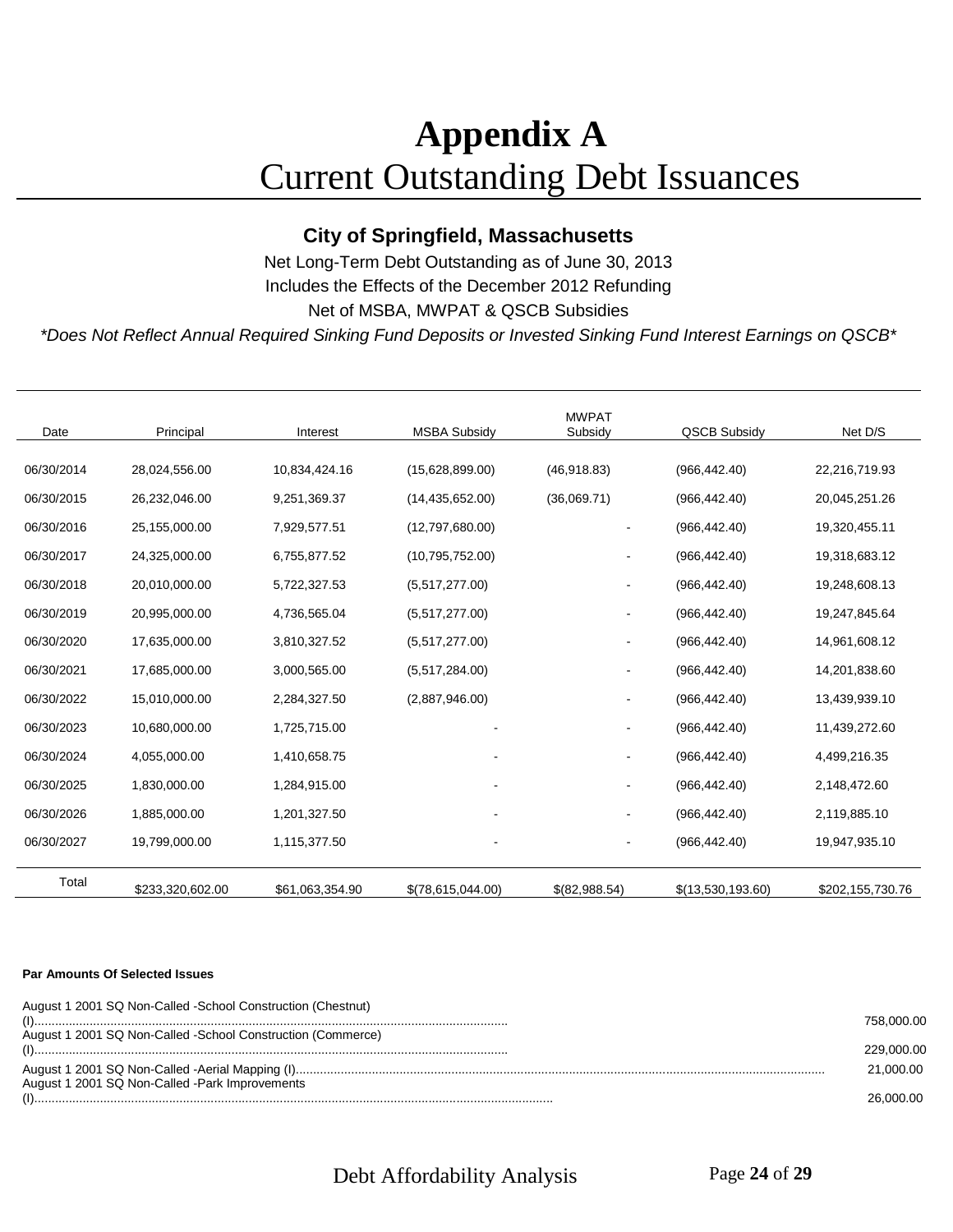|                                                                                                                                                                                                                                                                                                                                                                     | 10,000.00 |
|---------------------------------------------------------------------------------------------------------------------------------------------------------------------------------------------------------------------------------------------------------------------------------------------------------------------------------------------------------------------|-----------|
| 41,000.00                                                                                                                                                                                                                                                                                                                                                           |           |
| 92,000.00                                                                                                                                                                                                                                                                                                                                                           |           |
| August 1 2001 SQ Non-Called -Departmental Equipment<br>31,000.00                                                                                                                                                                                                                                                                                                    |           |
| 46,000.00                                                                                                                                                                                                                                                                                                                                                           |           |
| August 1 2001 SQ Non-Called -Sidewalk Construction<br>25,000.00                                                                                                                                                                                                                                                                                                     |           |
| August 1 2001 SQ Non-Called -School Design (Harris)                                                                                                                                                                                                                                                                                                                 |           |
| 66,000.00<br>August 1 2001 SQ Non-Called -School Construction (Van Sickle)                                                                                                                                                                                                                                                                                          |           |
| 188,000.00<br>August 1 2001 SQ Non-Called -Edward P. Boland Learnign Center Design                                                                                                                                                                                                                                                                                  |           |
| 56,000.00<br>August 1 2001 SQ Non-Called -Edward P. Boland Learning Center Land Acq.                                                                                                                                                                                                                                                                                |           |
| 51,000.00<br>August 1 2001 SQ Non-Called -School Construction (Harris)                                                                                                                                                                                                                                                                                              |           |
| 468,000.00                                                                                                                                                                                                                                                                                                                                                          |           |
| 188,000.00<br>August 1 2001 SQ Non-Called -Edward P. Boland Learning Center Construction                                                                                                                                                                                                                                                                            |           |
| 519,000.00<br>August 1 2001 SQ Non-Called - Fire and Safety Complex                                                                                                                                                                                                                                                                                                 |           |
| 234,000.00                                                                                                                                                                                                                                                                                                                                                          |           |
| 121,000.00                                                                                                                                                                                                                                                                                                                                                          |           |
| 579,920.00                                                                                                                                                                                                                                                                                                                                                          |           |
| 231,682.00                                                                                                                                                                                                                                                                                                                                                          |           |
| 2,000,000.00                                                                                                                                                                                                                                                                                                                                                        |           |
| July 2005 Advance Refunding SQ -96 School<br>$Construction. ________ ________ ________ ________ ________ ________ ________ ________ ________ ________ ________ ________ ________ ________ ________ ________ ________ ________ ________ ________ ________ ________ ________ ________ ________ ________ ________ ________ ________ ________ ________$<br>2,418,344.00 |           |
| July 2005 Advance Refunding SQ -97 Chestnut Middle School<br>232,909.00                                                                                                                                                                                                                                                                                             |           |
| July 2005 Advance Refunding SQ -97 Chestnut Middle School<br>222,689.00                                                                                                                                                                                                                                                                                             |           |
| July 2005 Advance Refunding SQ -97 School<br>130,189.00                                                                                                                                                                                                                                                                                                             |           |
| 86,772.00<br>July 2005 Advance Refunding SQ -97 Milton Bradley School<br>1,767,953.00                                                                                                                                                                                                                                                                               |           |
| July 2005 Advance Refunding SQ -97 HS of Science and<br>5,537,625.00                                                                                                                                                                                                                                                                                                |           |
| July 2005 Advance Refunding SQ -97 Indian Orchard School<br>96,614.00                                                                                                                                                                                                                                                                                               |           |
| July 2005 Advance Refunding SQ -97 Commerce HS                                                                                                                                                                                                                                                                                                                      |           |
| 251,164.00<br>July 2005 Advance Refunding SQ -97 Sumner Ave School                                                                                                                                                                                                                                                                                                  |           |
| 96,614.00                                                                                                                                                                                                                                                                                                                                                           |           |
| July 2005 Advance Refunding SQ -97 Chestnut Middle<br>1,144,836.00                                                                                                                                                                                                                                                                                                  |           |
| July 2005 Advance Refunding SQ -98 Land Aquisition and<br>762,927.00                                                                                                                                                                                                                                                                                                |           |
| July 2005 Advance Refunding SQ -98 School<br>22,735,996.00                                                                                                                                                                                                                                                                                                          |           |
| 15,608,570.00<br>July 2005 Advance Refunding SQ -99 Chestnut School Land                                                                                                                                                                                                                                                                                            |           |
| 722,397.00                                                                                                                                                                                                                                                                                                                                                          |           |
| July 2005 Advance Refunding SQ -99 Urban<br>4,194,929.00                                                                                                                                                                                                                                                                                                            |           |
| 1,260,227.00                                                                                                                                                                                                                                                                                                                                                        |           |
| July 2005 Advance Refunding SQ -99 Public Building<br>702,251.00                                                                                                                                                                                                                                                                                                    |           |
| July 2005 Advance Refunding SQ -99 Public Building<br>791,994.00                                                                                                                                                                                                                                                                                                    |           |
| July 7 2005 New Money 1 non-called -Remodeling Public Buildings<br>160,760.40                                                                                                                                                                                                                                                                                       |           |
| July 7 2005 New Money 1 non-called -Dept. Equip. Facility Mgmt and Park<br>31,568.39                                                                                                                                                                                                                                                                                |           |

July 7 2005 New Money 1 non-called -Dept. Equip. Facility Mgmt and Park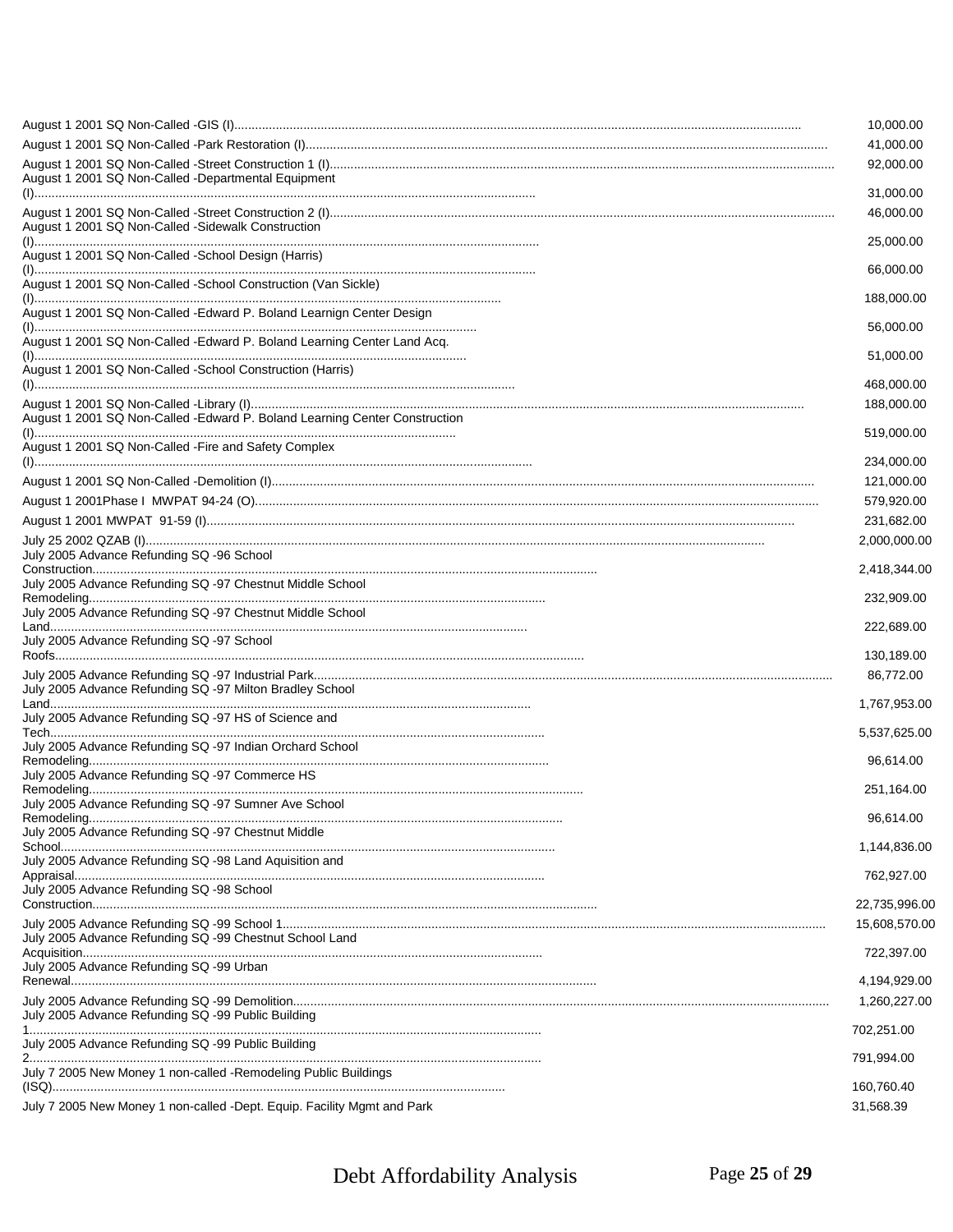| July 7 2005 New Money 1 non-called -Public Building Renovations               | 600,613.72                 |
|-------------------------------------------------------------------------------|----------------------------|
| July 7 2005 New Money 1 non-called -Roof Repairs - School                     | 126,060.03                 |
| July 7 2005 New Money 1 non-called -Boston Road/Parker Street                 | 32,973.66                  |
| July 7 2005 New Money 1 non-called - Repairs to Public Buildings ADA          | 303,979.60                 |
| July 7 2005 New Money 1 non-called -Repairs to Public Buildings               |                            |
| July 7 2005 New Money 1 non-called - Repairs to Public Buildings-School       | 292,704.60                 |
| July 7 2005 New Money 1 non-called -Repairs to Public Buildings-School Emerg. | 141,339.60                 |
| July 7 2005 New Money 1 non-called -Library & Museums Remodeling              | 300,000.00                 |
| July 7 2005 New Money 1 non-called -Repairs to Municipal Group                | 6,000.00                   |
| July 7 2005 New Money 1 non-called - Final Phase Tapley Street                | 1,096,908.10               |
| July 7 2005 New Money 1 non-called -School Building Repairs                   | 316,223.43                 |
| July 7 2005 New Money 1 non-called -Public Building Repairs                   | 443,117.44                 |
| July 7 2005 New Money 1 non-called -Rebecca Johnson School Improvements       | 78,751.03                  |
| July 7 2005 New Money 1 non-called -Demolition of Former Tech. High School    | 149,000.00                 |
| July 7 2005 New Money 2 non-called -Facility Construction                     | 320,000.00                 |
| July 7 2005 New Money 2 non-called -Landfill Closure                          | 35,000.00                  |
|                                                                               | 815,000.00                 |
| July 7 2005 New Money 2 non-called -Departmental Equipment                    | 45,000.00                  |
| July 7 2005 New Money 2 non-called - Urban Renewal I                          | 115,000.00                 |
| July 7 2005 New Money 2 non-called -Park Improvements I                       | 330,000.00                 |
| July 7 2005 New Money 2 non-called -Park Improvements II                      | 690,000.00                 |
| July 7 2005 New Money 2 non-called -Cyr Arena                                 | 110,000.00                 |
| July 7 2005 New Money 2 non-called -Fire/Safety Complex                       | 330,000.00                 |
| July 7 2005 New Money 2 non-called -Library & Museum                          | 495,000.00                 |
| July 7 2005 New Money 2 non-called - Urban Renewal II                         | 495,000.00                 |
| July 7 2005 New Money 2 non-called -Park Improvements III                     | 145,000.00                 |
| February 7 2007 New Money SQ -Putnam School                                   |                            |
| February 7 2007 New Money SQ -Our Lady Hope School                            | 6,255,000.00               |
| February 7 2007 New Money SQ -Various School Water &                          | 3,445,000.00               |
|                                                                               | 270,000.00<br>1,535,000.00 |
|                                                                               | 1,125,000.00               |
|                                                                               | 1,795,000.00               |
| February 7 2007 New Money SQ -Road                                            | 1,830,000.00               |
| February 7 2007 New Money SQ -Sidewalk                                        | 460,000.00                 |
| February 7 2007 New Money SQ - Financial                                      | 1,360,000.00               |
| February 7 2007 New Money SQ - Fire Station Land                              | 390,000.00                 |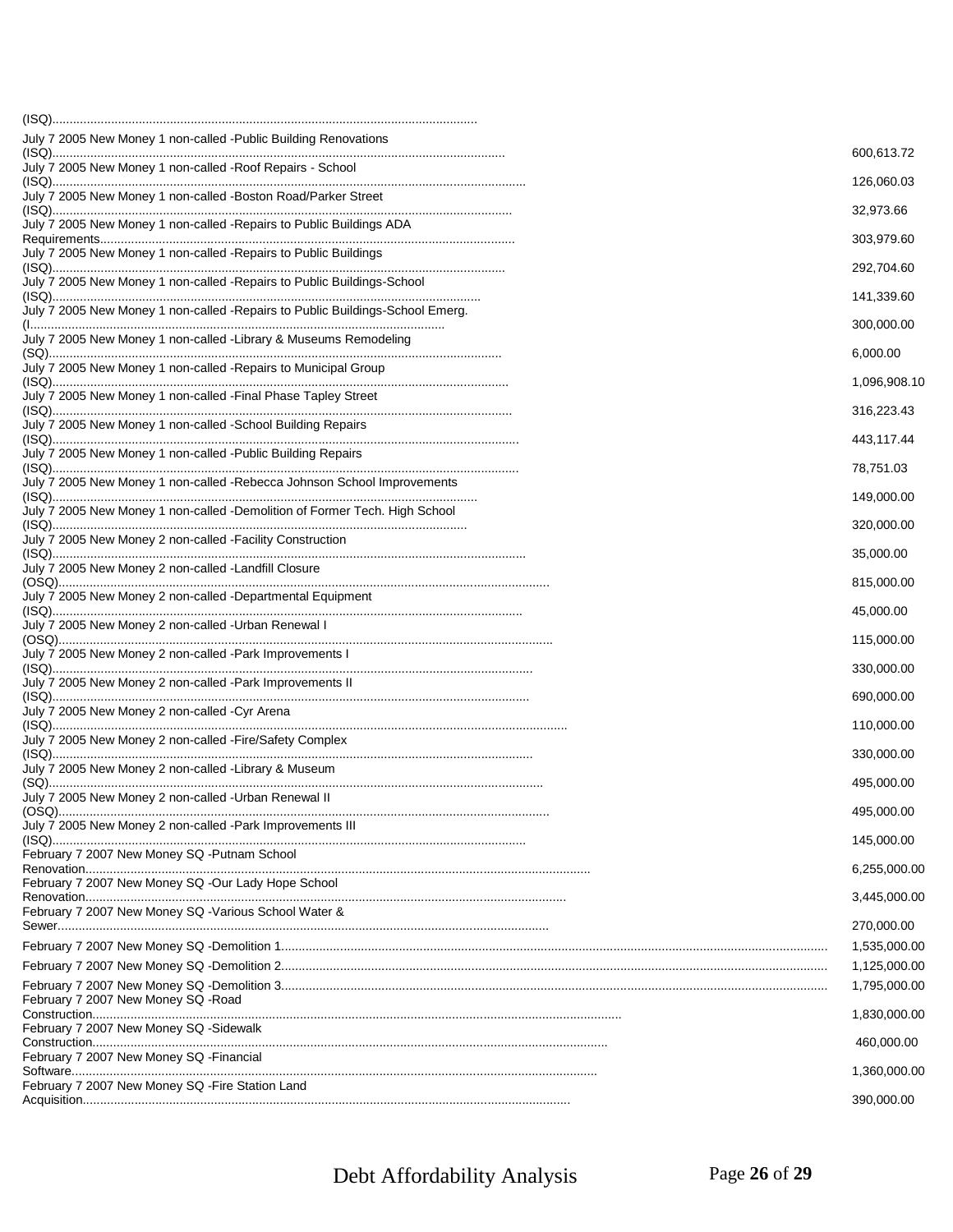|                                                                                 | 395,000.00    |
|---------------------------------------------------------------------------------|---------------|
| February 7 2007 New Money SQ -Library                                           | 395,000.00    |
| February 7 2007 New Money SQ -Police Department                                 | 3,650,000.00  |
| February 7 2007 New Money SQ -Police/Fire                                       | 1,065,000.00  |
| February 7 2007 New Money SQ -Hope/Baptist Land                                 | 195,000.00    |
| February 7 2007 New Money SQ - Greenleaf Park Building                          | 60,000.00     |
| February 7 2007 New Money SQ -Blunt Park                                        |               |
| February 7 2007 New Money SQ - Treetop Park                                     | 30,000.00     |
| February 7 2007 New Money SQ -Marshall Roy Park                                 | 170,000.00    |
| February 7 2007 New Money SQ -Park Land                                         | 160,000.00    |
| February 7 2007 New Money SQ -Project                                           | 195,000.00    |
|                                                                                 | 120,000.00    |
| February 7 2007 Advance Refunding -Adv Ref of 2001 Chestnut School              | 10,860,000.00 |
|                                                                                 | 7,627,280.00  |
| February 7 2007 Advance Refunding -Adv Ref of 2001 Commerce School              | 2,308,700.00  |
| February 7 2007 Advance Refunding -Adv Ref of 2001 Aerial Mapping               | 237,230.00    |
| February 7 2007 Advance Refunding - Adv Ref of 2001 Park Improvements           | 260,150.00    |
| February 7 2007 Advance Refunding - Adv Ref of 2001 GIS                         | 129,750.00    |
| February 7 2007 Advance Refunding - Adv Ref of 2001 Park Restoration            |               |
| February 7 2007 Advance Refunding - Adv Ref of 2001 Street Construction         | 422,380.00    |
| February 7 2007 Advance Refunding - Adv Ref of 2001 Departmental Equipment      | 723,450.00    |
| February 7 2007 Advance Refunding -Adv Ref of 2001 Street Construction 2        | 329,830.00    |
| February 7 2007 Advance Refunding - Adv Ref of 2001 Sidewalk Construction       | 363,775.00    |
| February 7 2007 Advance Refunding -Adv Ref of 2001 Harris School Design         | 263,200.00    |
|                                                                                 | 684,435.00    |
| February 7 2007 Advance Refunding - Adv Ref of 2001 Van Sickle School Construct | 1,930,115.00  |
| February 7 2007 Advance Refunding - Adv Ref of 2001 Bowland Learning Center     | 568,915.00    |
| February 7 2007 Advance Refunding -Adv Ref of 2001 Bowland LearningCenter Land  | 529,200.00    |
| February 7 2007 Advance Refunding -Adv Ref of 2001 Harris School Construction   | 4,722,500.00  |
| February 7 2007 Advance Refunding -Adv Ref of 2001 Library                      | 1,893,950.00  |
| February 7 2007 Advance Refunding -AdvRef of 2001                               |               |
| February 7 2007 Advance Refunding - Adv Ref of 2001 Fire and Safety Complex     | 5,244,515.00  |
| February 7 2007 Advance Refunding -Adv Ref of 2001 Demolition                   | 2,358,440.00  |
| February 7 2007 Advance Refunding -Adv Ref of 2003 Harris Elementary School     | 1,206,700.00  |
|                                                                                 | 3,745,361.71  |
| February 7 2007 Advance Refunding - Adv Ref of 2003 Bowland Learning Center     | 8,539,194.98  |
| February 7 2007 Advance Refunding - Adv Ref of 2003 Van Sickle Middle/ HS       | 29,620,928.31 |
| April 15 2009 Series A SQ -South End Development                                | 1,240,000.00  |
| April 15 2009 Series A SQ -White Street Fire Station                            | 3,225,000.00  |

Debt Affordability Analysis Page **27** of **29**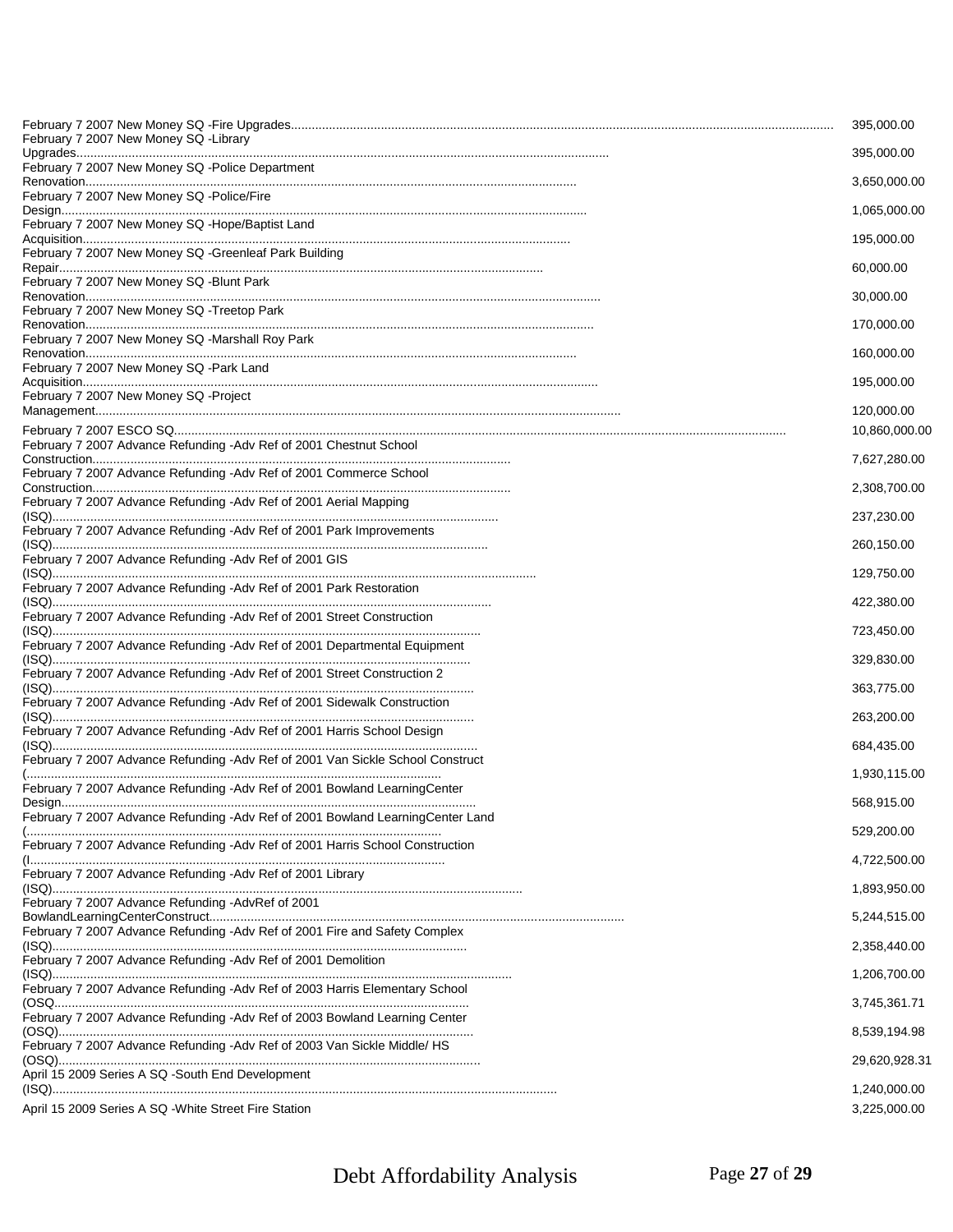|                                                                                                                              | 240,000.00    |
|------------------------------------------------------------------------------------------------------------------------------|---------------|
|                                                                                                                              | 480,000.00    |
| April 15 2009 Series A SQ - Chapman Valve Eco. Dev.                                                                          | 575,000.00    |
|                                                                                                                              | 510,000.00    |
| April 15 2009 Series A SQ -Forest Park Maintenance                                                                           | 150,000.00    |
| April 15 2009 Series A SQ -Administrative Expenses                                                                           | 230,000.00    |
| April 15 2009 Series A SQ - Van Horn Dam Study                                                                               | 150,000.00    |
|                                                                                                                              | 80,000.00     |
| December 20 2012 SQ Refunding - Adv Ref July 7 2005 Remodel Public Buildings                                                 | 17,864,000.00 |
| <u>(ISQ…………………………………………………………………………………………</u><br>December 20 2012 SQ Refunding - Adv Ref July 7 2005 Dep. Equip. Fac. Mgmt & | 563,790.00    |
|                                                                                                                              | 134,790.00    |
| December 20 2012 SQ Refunding - Adv Ref July 7 2005 Public Building Reno                                                     | 2,135,270.00  |
| December 20 2012 SQ Refunding - Adv Ref July 7 2005 Roof Repairs - School                                                    | 439,000.00    |
| December 20 2012 SQ Refunding - Adv Ref July 7 2005 Boston Road/Parker St                                                    | 104,525.00    |
| December 20 2012 SQ Refunding - Adv Ref July 7 2005 Public Build.ADA Require                                                 |               |
| December 20 2012 SQ Refunding - Adv Ref July 7 2005 Repairs to Public Build                                                  | 1,067,350.00  |
| December 20 2012 SQ Refunding - Adv Ref July 7 2005 Repairs to School Build                                                  | 1,037,800.00  |
| December 20 2012 SQ Refunding - Adv Ref July 7 2005 Emergency School Repair                                                  | 503,950.00    |
|                                                                                                                              | 1,067,350.00  |
| December 20 2012 SQ Refunding - Adv Ref July 7 2005 Library & Museum Remodel                                                 | 13,000.00     |
| December 20 2012 SQ Refunding - Adv Ref July 7 2005 Repairs to Muni Garage                                                   | 3,858,100.00  |
| December 20 2012 SQ Refunding - Adv Ref July 7 2005 Final Phase Tapley St                                                    | 1,127,675.00  |
| December 20 2012 SQ Refunding - Adv Ref July 7 2005 School Build Repairs                                                     |               |
| December 20 2012 SQ Refunding - Adv Ref July 7 2005 Public Building Repairs                                                  | 1,541,500.00  |
| December 20 2012 SQ Refunding -Adv Ref July 7 2005 Rebecca Johnson School                                                    | 259,900.00    |
| (ISQ)<br>December 20 2012 SQ Refunding -Adv Ref July 7 2005 Demo of Former Tech HS                                           | 523,775.00    |
|                                                                                                                              | 1,143,725.00  |
| December 20 2012 SQ Refunding - Adv Ref July 7 2005 Facility Construction                                                    | 115,400.00    |
| December 20 2012 SQ Refunding - Adv Ref July 7 2005 Landfill Closure                                                         | 2,423,500.00  |
| December 20 2012 SQ Refunding - Adv Ref July 7 2005 Departmental Equip                                                       |               |
| December 20 2012 SQ Refunding - Adv Ref July 7 2005 Urban Renewal 1                                                          | 153,550.00    |
| December 20 2012 SQ Refunding -Adv Ref July 7 2005 Park Improve 1                                                            | 347,175.00    |
| December 20 2012 SQ Refunding - Adv Ref July 7 2005 Park Improve 2                                                           | 1,001,800.00  |
|                                                                                                                              | 2,086,150.00  |
| December 20 2012 SQ Refunding - Adv Ref July 7 2005 Cyr Arena                                                                | 314,500.00    |
| December 20 2012 SQ Refunding - Adv Ref July 7 2005 Fire/Safety Complex                                                      | 981,450.00    |
| December 20 2012 SQ Refunding - Adv Ref July 7 2005 Library & Museum                                                         | 1,474,350.00  |
| December 20 2012 SQ Refunding - Adv Ref July 7 2005 Urban Renewal 2                                                          |               |
| December 20 2012 SQ Refunding - Adv Ref July 7 2005 Park Improve 3                                                           | 1,478,925.00  |
|                                                                                                                              | 456,700.00    |